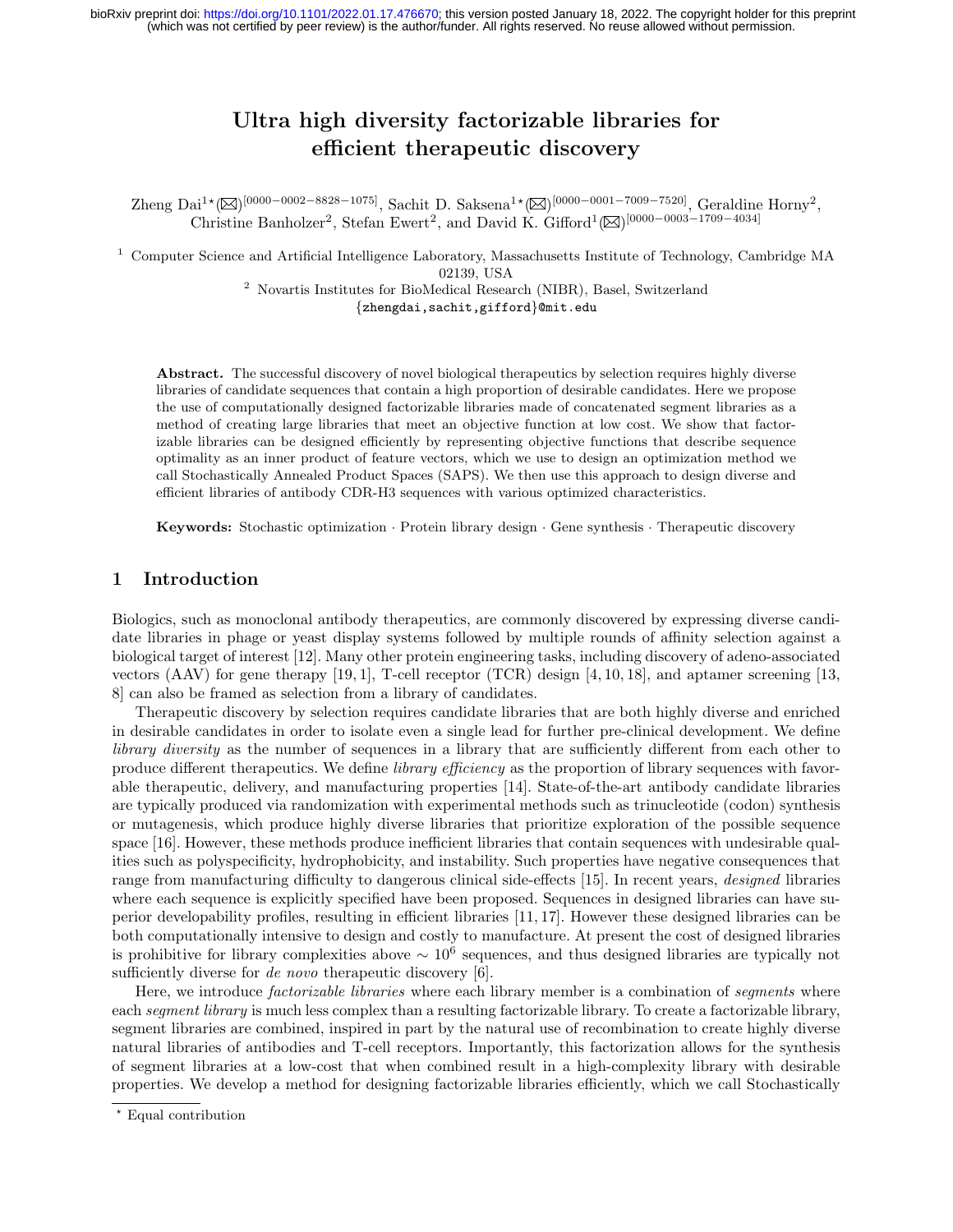Annealed Product Spaces (SAPS). SAPS iteratively improves segment libraries with respect to an objective function that evaluates the result of their concatenation into a full length factorizable library. After the synthesis of segment library DNA oligonucleotides, segment libraries can be joined with a combination of overhang and blunt end ligation similar to Golden Gate Assembly to create a factorizable library [2, 3].

We demonstrate the utility of this appraoch by designing factorizable libraries that randomize the third complementarity determining region of antibody heavy chains (CDR-H3s). We first show that scoring functions compatible with SAPS can successfully capture experimental measurements of CDR-H3 affinity as measured by phage display and affinity selection experiments conducted with experimentally randomized libraries. Next, we show that this framework can generate factorized CDR-H3 libraries that, when joined combinatorially, contain 10<sup>9</sup> unique sequences with highly specific and flexible design parameters.

## 2 Methods

We introduce a method for designing segment libraries that when joined create a factorizable library that is optimized for a specific performance objective. The performance objective consists of an efficiency term and a diversity (entropy) term. Here we focus on factorizable libraries that consist of two segments, a prefix segment and a suffix segment. We first show that the task of optimizing a factorizable library, when formalized, is an NP complete problem. We then make the segment library design problem tractable by using simulated annealing as a heuristic meta-algorithm (Figure 1A). Simulated annealing requires multiple evaluations of the objective function to generate distributions of proposed updates, which is prohibitively expensive if computing the objective function requires scoring every sequence. We speed up this evaluation by expressing our objective function as the inner product of features of the prefix segment and features of the suffix segment. This objective formulation allows us to rapidly evaluate the objective by keeping a running sum of these features. For added sequence diversity we also include an entropy term in the optimization objective (Figure 1B). The result of library design is the set of sequences in the prefix library and the set of sequences in the suffix library. Joining all prefix segments with all suffix segments combinatorially yields a factorizable library that realizes the provided objective.

#### 2.1 Preliminaries

Fix  $\Sigma$  to be a finite alphabet and fix L to be a positive integer. Let  $\Sigma^L$  denote the set of strings of length L whose symbols are in  $\Sigma$ . We also fix two positive integers  $L_p$  and  $L_s$  such that  $L_p + L_s = L$ . We will call  $\Sigma^L$  the sequence space,  $\Sigma^{L_p}$  the prefix space, and  $\Sigma^{L_s}$  the suffix space.

For a pair of strings x and y, we use  $x \cdot y$  to denote their concatenation. If X and Y are instead sets of strings, then their concatenation  $X \cdot Y$  is defined to be  $\{x \cdot y | x \in X, y \in Y\}$ .

We use  $\langle x, y \rangle$  to denote the inner product of x and y, and we will use  $x \cdot y$  to explicitly denote a dot product if x and y belong to some Euclidean space. We will use  $2^X$  to denote the power set of X.

We will state various theorems as we explain our method. The proofs are omitted from the main text for improved flow and can be found in Appendix A.

#### 2.2 Designing a factorizable library is computationally difficult

Our goal is to design a factorizable library of sequences that is efficient. To formalize this, suppose we are given some scoring function  $f: \Sigma^L \to \mathbb{R}$  that characterizes the utility of a single sequence, and we are given a pair of positive integers  $n_p$  and  $n_s$ . Then the goal is to find a set  $S \subseteq \Sigma^L$  such that the total score  $\sum_{s \in S} f(s)$ is maximized, subject to the constraint that S is the concatenation of  $S_p \subseteq \Sigma^{L_p}$  and  $S_s \subseteq \Sigma^{L_s}$  such that  $|S_p| = n_p$  and  $|S_s| = n_s$ .

The factorizable constraint adds an additional layer of complexity to the problem, making it much more difficult than library design without the constraint. Supposing that  $f(.)$  can be expressed as some multioutput boolean circuit of size at most  $|\mathcal{Z}^L|$ , then we can always maximize the total score of a library by brute force enumeration in time polynomial in  $|\mathcal{Z}^L|$ . However, once factorizability is enforced, then under the assumption that P  $\neq$  NP there exists no algorithm that runs in time polynomial in  $|\Sigma^L|$  that can yield a solution appreciably better than a random solution (Theorem 1 below). Thus, even brute force enumeration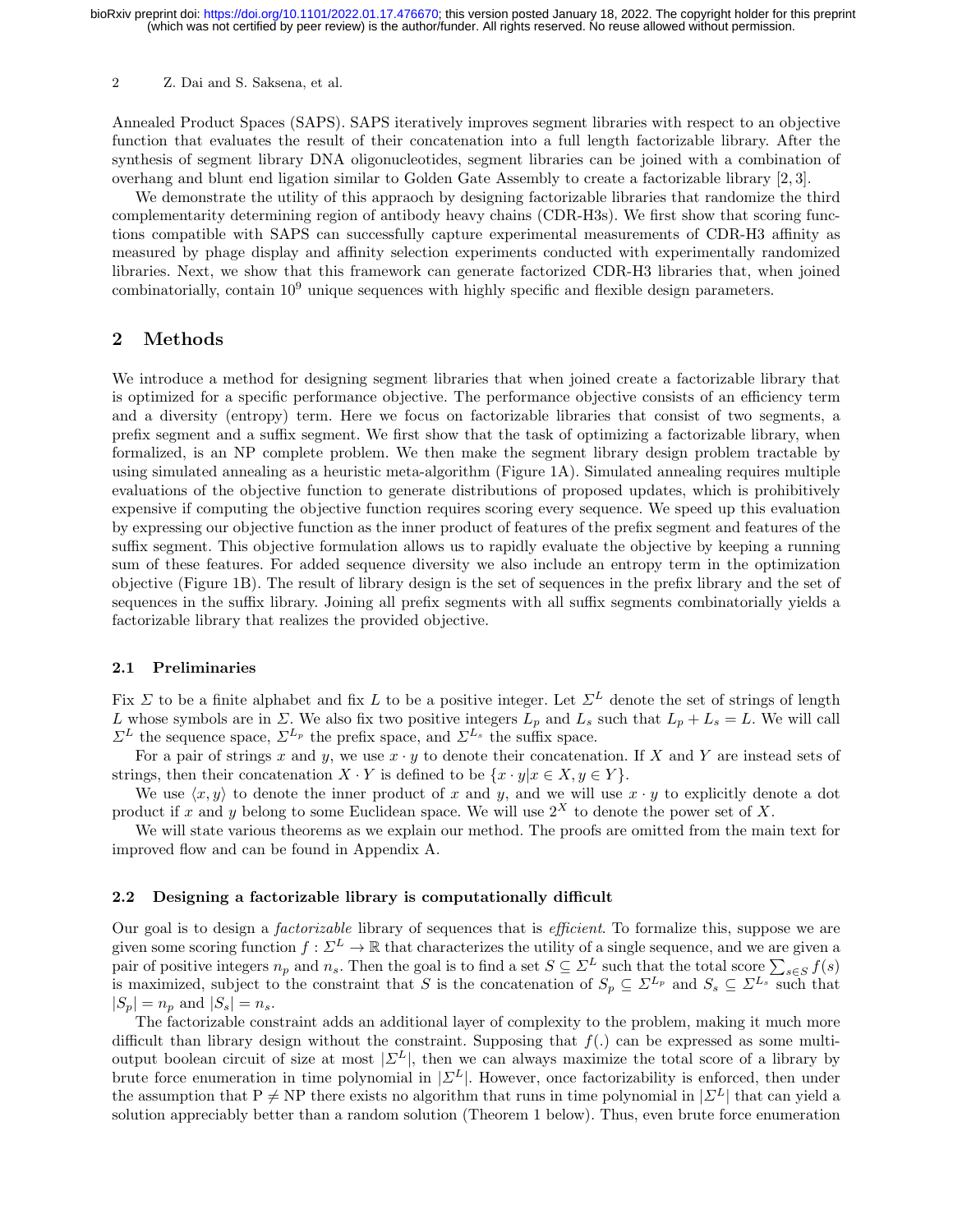Ultra high diversity factorizable libraries for efficient therapeutic discovery 3





A) Optimization is achieved through iterative stochastic updates. An update step is performed by selecting a position in a sequence in one of the libraries and generating all possible mutations for that position. The mutated libraries are then scored, and then a Boltzmann distribution over the libraries is generated using the negated scores as energy values. The update is then sampled from the distribution. A full update sweep performs this for all positions in all sequences in both libraries. Multiple sweeps are done and the temperature of the Boltzmann distribution is lowered over time. For simplicity, the figure depicts this optimization on small DNA libraries.

B) The score of the factorizable library is evaluated by mapping all the sequences in its prefix and suffix libraries to feature spaces. The feature vectors are then aggregated, and an inner product is taken between them, which by the distributive property produces the total score for the whole factorizable library. A position based entropy term is evaluated to quantify the diversity of sequences in the library, and a weighted sum of the two is then used to guide optimization.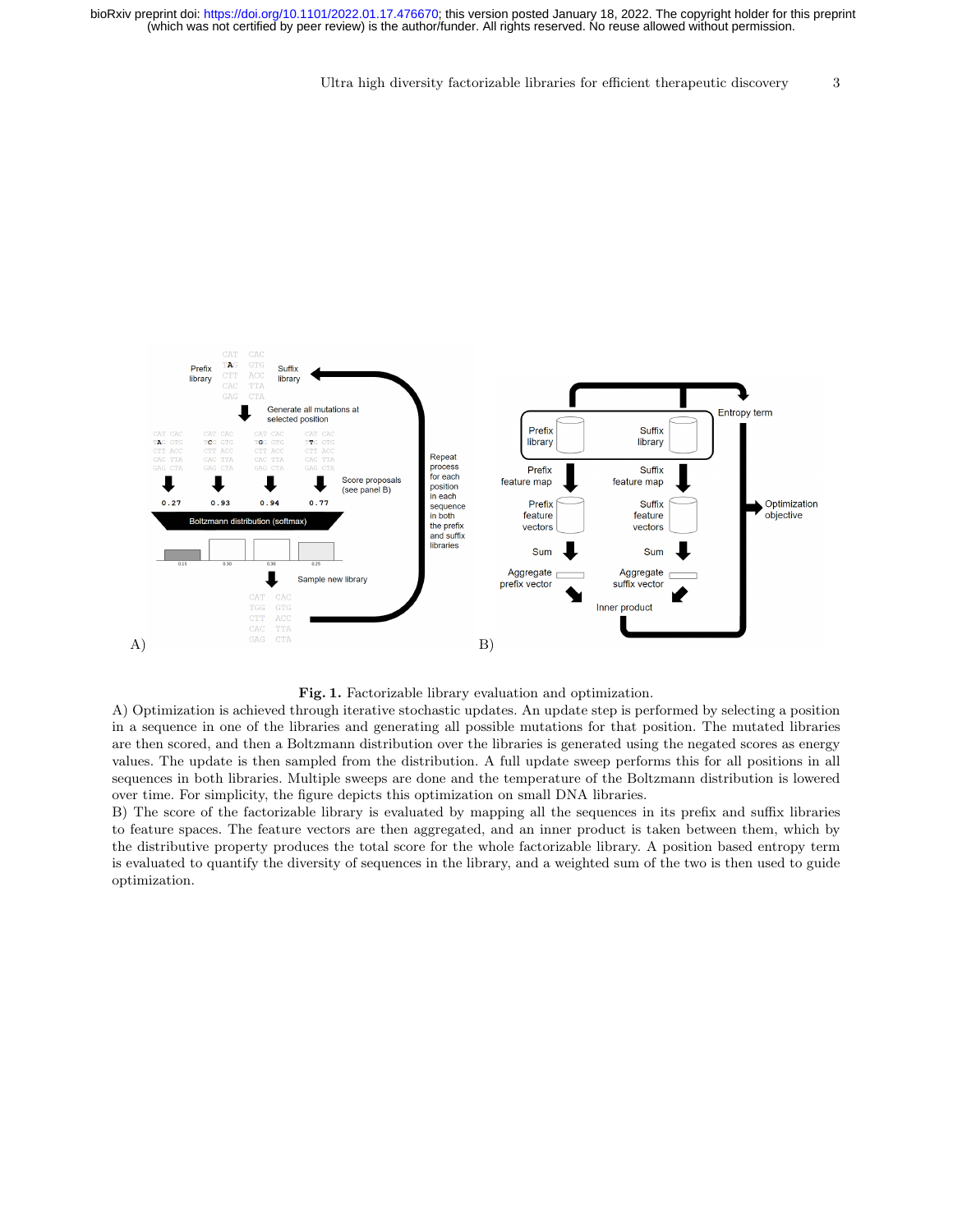of the sequence landscape can be insufficient. This is due to the problem's relation to finding a large clique in a graph, which is believed to be computationally hard [20].

**Theorem 1.** Let  $\epsilon$  be any strictly positive constant that is at most 1. Let  $f(.)$  be expressed as some multioutput boolean circuit. Then unless  $P = NP$ , there exists no algorithm running in time polynomial to the size of  $f(.)$  that can, upon receiving  $f(.)$  as input and  $L_s$ ,  $L_p$ ,  $n_s$ , and  $n_p$  as parameters, find a factorizable library with factors  $S_p \subseteq \Sigma^{L_p}$  and  $S_s \subseteq \Sigma^{L_s}$  of sizes  $n_p$  and  $n_s$  respectively such that:

$$
\left(\sum_{s \in S_p \cdot S_s} f(s)\right) - \mu \ge \epsilon \left( \left(\max_{S_1 \in P_1, S_2 \in P_2} \sum_{s \in S_1 \cdot S_2} f(s)\right) - \mu \right) \tag{1}
$$

Where  $P_1 \subseteq 2^{\sum_{p} p}$  are all the subsets of  $\Sigma^{L_p}$  of size  $n_p$  and let  $P_2 \subseteq 2^{\Sigma^{L_s}}$  are all the subsets of  $\Sigma^{L_s}$  of size  $n_s$ , and  $\mu = \mathbb{E}[\sum_{s \in X \cdot Y} f(s)]$ , where X and Y are uniformly random over  $P_1$  and  $P_2$ .

## 2.3 Stochastically Annealed Product Spaces (SAPS) generates factorizable libraries

We introduce Stochastically Annealed Product Spaces (SAPS) for designing segment libraries that when combinatorially joined optimize a provided objective for the resulting factorizable library. Since producing an efficient factorizable library is intractable, we rely on heuristic methods that employ Gibbs sampling and simulated annealing.

We initially start with randomly generated prefix and suffix libraries with sizes that are chosen to achieve a factorizable library diversity goal. We then perform a Gibbs sampling sweep over all positions in all sequences in both libraries. At each position, we generate all possible substitutions at that position and stochastically accept one of them such that the probability of selecting that update is proportional to the exponential of the score of the concatenated library resulting from that update divided by a temperature parameter. The temperature parameter is then lowered over time according to some schedule so that the stationary distribution approaches an indicator function over the optimal library. This process is illustrated in Figure 1B.

#### 2.4 The reverse kernel trick allows for efficient library score evaluation

A major bottleneck of the simulated annealing approach is evaluating the total score of the factorizable library. Modifying a single sequence in the prefix or suffix libraries can affect the scores of  $\mathcal{O}(\max(n_n, n_s))$ sequences in the factorizable library, so potentially that many reevaluations of  $f(.)$  would be needed.

Suppose we find a pair of functions  $\varphi_p : \Sigma^{L_p} \to V$  and  $\varphi_s : \Sigma^{L_s} \to V$  for some inner product space V such that  $f(x \cdot y) = \langle \varphi_p(x), \varphi_s(y) \rangle$ . Then by the distributive property of inner products:

$$
\sum_{x \in X} \sum_{y \in Y} f(x \cdot y) = \sum_{x \in X} \sum_{y \in Y} \langle \varphi_p(x), \varphi_s(y) \rangle = \langle \sum_{x \in X} \varphi_p(x), \sum_{y \in Y} \varphi_s(y) \rangle \tag{2}
$$

So as long as we keep track of the running sums  $\sum_{x\in X}\varphi_p(x)$  and  $\sum_{y\in Y}\varphi_s(y)$  as we update our prefix and suffix libraries, the total score  $\sum_{x \in X} \sum_{y \in Y} f(x \cdot y)$  can be evaluated by evaluating a single inner product. We will refer to  $\varphi_p(.)$  and  $\varphi_s(.)$  as prefix and suffix feature maps respectively, and we will refer to this optimization as the reverse kernel trick in reference to the kernel trick, since in the kernel trick the optimization comes from expressing  $\langle \varphi(x), \varphi(y) \rangle$  as a kernel function  $k(x, y)$  for some feature map  $\varphi(.)$ .

Fortunately, prefix and suffix feature maps that map to finite dimensional Euclidean spaces can be found for any function  $f(.)$ . Theorem 2 shows that the loss of accuracy of computing  $f(.)$  using the dot product of prefix and suffix feature maps is bounded by the size of the Euclidean spaces employed for V .

**Theorem 2.** Let  $m \leq |\sum^{\min(L_p, L_s)}|$  be a positive integer. Then for any positive integer  $m' \leq |\sum^{\min(L_p, L_s)}|$ , it is possible to find for every  $f: \Sigma^L \to \mathbb{R}$  a  $\varphi_p: \Sigma^{L_p} \to \mathbb{R}^{m'}$  and a  $\varphi_s: \Sigma^{L_s} \to \mathbb{R}^{m'}$  such that

$$
\frac{\sum_{x \in \Sigma^{L_p}} \sum_{y \in \Sigma^{L_s}} (f(x \cdot y) - \varphi_p(x) \cdot \varphi_s(y))^2}{\sum_{s \in \Sigma^L} f(s)^2} \le 1 - \frac{m}{|\Sigma^{\min(L_p, L_s)}|} \tag{3}
$$

If and only if  $m' \geq m$ .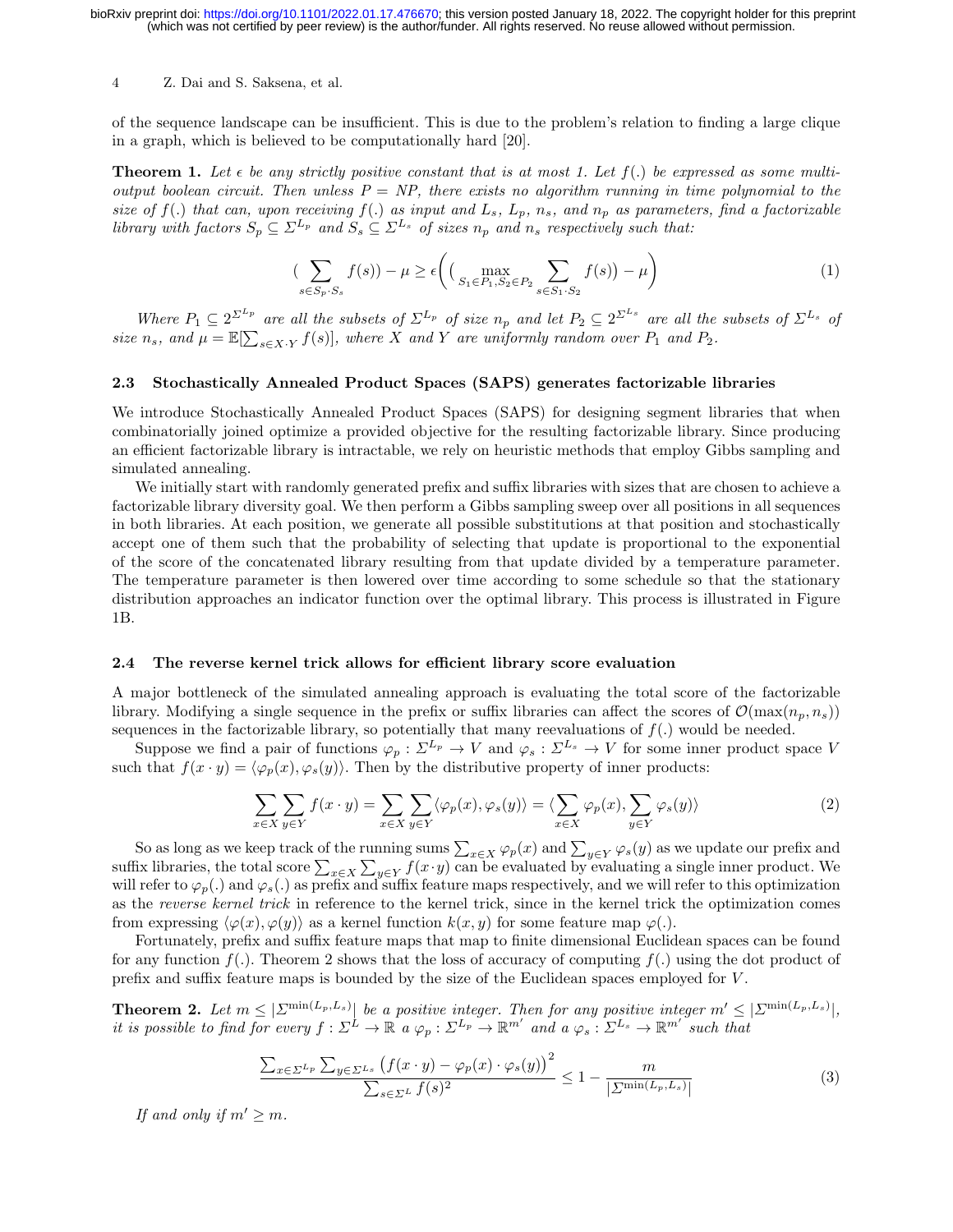#### Ultra high diversity factorizable libraries for efficient therapeutic discovery  $5$

Although Theorem 2 does guarantee the existence of feature maps  $\varphi_p$  and  $\varphi_s$ , it also implies that the dimension of those feature spaces can get very large for certain functions. The reverse kernel trick is unhelpful if the dimension becomes so large that adding vectors and evaluating dot products is inefficient. It is therefore essential to find feature maps with codomains where sums and inner products can be efficiently evaluated.

A special case where features spaces are small is when our scoring function can be described with an Ising model, or more generally a Potts model. Since the only interactions modelled are between pairs of sequence positions, an encoding of size  $\mathcal{O}(|\Sigma|L)$  will suffice express all the interactions. Additional details can be found in Appendix B.1.

More generally, we will rely on deep learning to produce these feature maps. We can parametrize  $\varphi_p(.)$ and  $\varphi_s(.)$  with a pair of neural networks, and we can make a  $f(.)$  predictor by taking the dot product of the outputs of these networks. We can then train this predictor using standard deep learning methodology. Specific details on the architecture and training can be found in Appendix B.3 and B.4.

#### 2.5 Sequences of different lengths can be represented using padding

To allow for sequences of differing lengths in the factorizable library, we introduce a padding character in Σ. We avoid malformed sequences by pre-specifying which positions in which sequences are padding characters, which ensures that the sequences will always be well formed. A desirable outcome of this approach is that the factorizable library will contain a diversity of sequence lengths. If sequences are instead sampled without prespecified lengths, for instance by allowing the padding characters to be proposed and assigning libraries with malformed strings to have a score of  $-\infty$ , the tendency will be to sample longer sequences since the number of longer sequences vastly outnumber the number of shorter sequences.

If sequences are fixed length duplicates can be eliminated if we enforce that each sequence in the prefix library is unique and each sequence in the suffix library is unique. This is insufficient if sequences can vary in length. We may for instance propose a prefix library that contains "AC" and "\*A", and a suffix library that contains "D\*" and "CD", where "\*" is the padding symbol. Concatenating the two libraries then generates "ACD" twice.

Note that there is no sequence we can remove from the prefix or suffix library without reducing the number of unique sequences in the concatenated library, so it is unclear whether preventing such proposals is desirable. Therefore, we choose to ignore this case and treat the differently padded duplicates in the concatenated library as distinct sequences for library generation purposes. The impact of such duplicates is low: if  $\Delta$  is the difference between the longest and the shortest sequence in the prefix or suffix library, then the number of truly unique sequences in the library can drop by no more than a factor of  $\Delta$  since each sequence can be shifted at most  $\Delta$  times.

#### 2.6 Sequence diversity can be explicitly enforced with an entropy term

Beyond attaining efficiency, we would also like a factorizable library to explore a diverse range of sequences. This is partially achieved through the sheer number of unique sequences that factorizable libraries can contain, but this does not necessarily preclude excessive exploitation of certain parts of the sequence space. For example, given a seed peptide of length 20 it is possible to generate a library of size  $10^9$  consisting of nothing but mutants that have mutated at most 5 residues away from the initial seed sequence.

To ensure library diversity we add an entropy term to our optimization objective. Let  $S_p[i] \subseteq S_p$  be the subset of the prefix library of sequences of length i, and let  $S_s[i] \subseteq S_s$  be the subset of the suffix library of sequences of length i. Let  $1_{s_i=c}$  be 1 if  $s_i = c$  and 0 otherwise, where  $s_i$  denotes the jth letter of s. The entropy objective H can then be given by the following formula, where for simplicity we define  $\frac{0}{0}$  and  $0 * ln(0)$  to both evaluate to 0 for the purposes of this formula.

$$
\mathcal{H}(S_p, S_s) = \left(\sum_{i=1}^{L_p} |S_s||S_p[i]| \sum_{j=1}^i h(S_p[i], j)\right) + \left(\sum_{i=1}^{L_s} |S_p||S_s[i]| \sum_{j=1}^i h(S_s[i], j)\right) \tag{4}
$$

$$
h(S,j) = -\sum_{c \in \Sigma} \frac{\sum_{s \in S} \mathbb{1}_{s_j = c}}{|S|} ln(\frac{\sum_{s \in S} \mathbb{1}_{s_j = c}}{|S|})
$$
(5)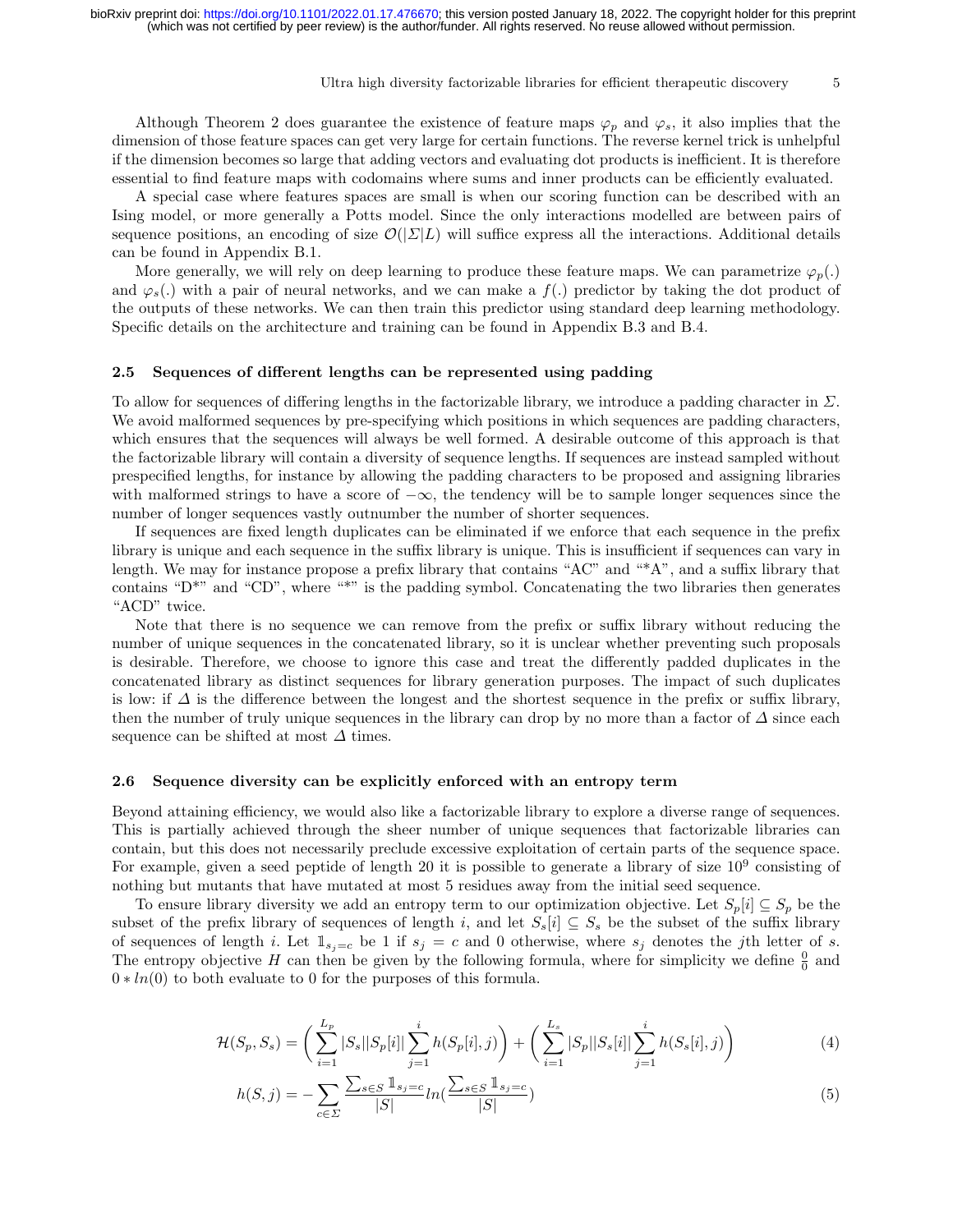If the prefix and suffix libraries only contains sequences of length  $L_p$  and  $L_s$  respectively, this formula simplifies to the following more interpretable formula:

$$
\mathcal{H}(S_p, S_s) = |S_p \cdot S_s| \sum_{i=1}^{L_p + L_s} h(S_p \cdot S_s, i)
$$
\n(6)

 $\mathcal{H}(S_p, S_s)$  can be thought of as roughly being the number of bits needed to write down every sequence in the factorizable library using an optimal encoding multiplied by  $ln(2)$ . The encoding differs depending on the position along the sequence and the lengths of the prefix and suffix used to generate the sequence it is encoding. Intuitively, the more bits we need to write something down the more diverse it is. For example, this term will incur a penalty if the library consists of a set of mutants that are all close to some seed sequence as described earlier.

**Theorem 3.** Let  $d \in \Sigma^L$ , and let  $m < L$ . Let  $S_p \cdot S_s \subseteq \Sigma^L$  be a library where every sequence can be obtained through at most m substitutions of d. Then  $\frac{\mathcal{H}(S_p, S_s)}{L|S_p \cdot S_s|ln(|\Sigma|)} \leq \frac{ln(2)}{ln(|\Sigma|)} + \frac{m}{L}$ .

We remark that  $L|S_p \cdot S_s|ln(|\Sigma|)$  can roughly be thought of as the optimal value for  $\mathcal{H}(S_p, S_s)$ , so the above statement characterizes how far the value is from being optimal.

#### 2.7 The parameter  $\lambda$  trades off efficiency vs. diversity in library design

We introduce the hyperparameter  $\lambda$  that controls the trade-off between the entropy term and the objective function score term that represents efficiency. Using  $\lambda$  we can write down the SAPS objective function:

$$
S(S_p, S_s) = \langle \sum_{s_p \in S_p} \varphi_p(s_p), \sum_{s_s \in S_s} \varphi_s(s_s) \rangle + \lambda \mathcal{H}(S_p, S_s)
$$
(7)

Changes in this quantity induced by changing a single symbol in a single sequence in the prefix library roughly scales with  $|S_s|$ . Similarly, changes induced by changing a single symbol in a single sequence in the suffix library roughly scales with  $|S_p|$ . An informal derivation can be found in Appendix B.2.

Therefore, to ensure that proposal distributions remain diverse even for large libraries, we divide the score by those quantities before the generating proposal distributions.

## 3 Results

### 3.1 Evaluation of SAPS library design performance on simulated data sets

As a benchmark for the ability of SAPS to produce high scoring factorizable libraries, we first chose a simple design domain. We generate random non-lattice Ising models where coupling energies between any two spins at any two positions are drawn uniformly at random from  $\{-1, 0, 1\}$ , and where the spins at each position has an independent energy also drawn uniformly at random from {−1, 0, 1} (see Appendix C.1 for additional details). The Ising models we generate operate on sequences of length 14, 16, 18, and 20, and we generate 100 models for each length. From a biological perspective, this can be viewed as being analogous to the energy of a peptide threaded through some designed structure under a 2 residue Hydrophobic-Polar scheme evaluated with something akin to a pairwise distance based potential.

We then generate factorizable libraries of sizes 400, 1600, 3600, 6400, 10000, and 14400 for each model that optimize for highest average energy using our proposed approach, where the length of the prefixes and suffixes are exactly half the length of the total sequence. We drop the entropy term for evaluating these factorizable libraries to focus on how the optimization performs.

We benchmarked SAPS against five other approaches, which we sketch out here. Additional details may be found in Appendix C.2. The first approach is the greedy approach, where instead of stochastically sampling changes to the libraries we deterministically pick the optimal change, and iterate until convergence. The second approach is to use an expectation heuristic, where we determine the average value of a prefix or suffix sequence by averaging over all sequences with that prefix or suffix and then select the top prefixes and suffixes. The third approach is to use a max heuristic, where we take the prefixes and suffixes of the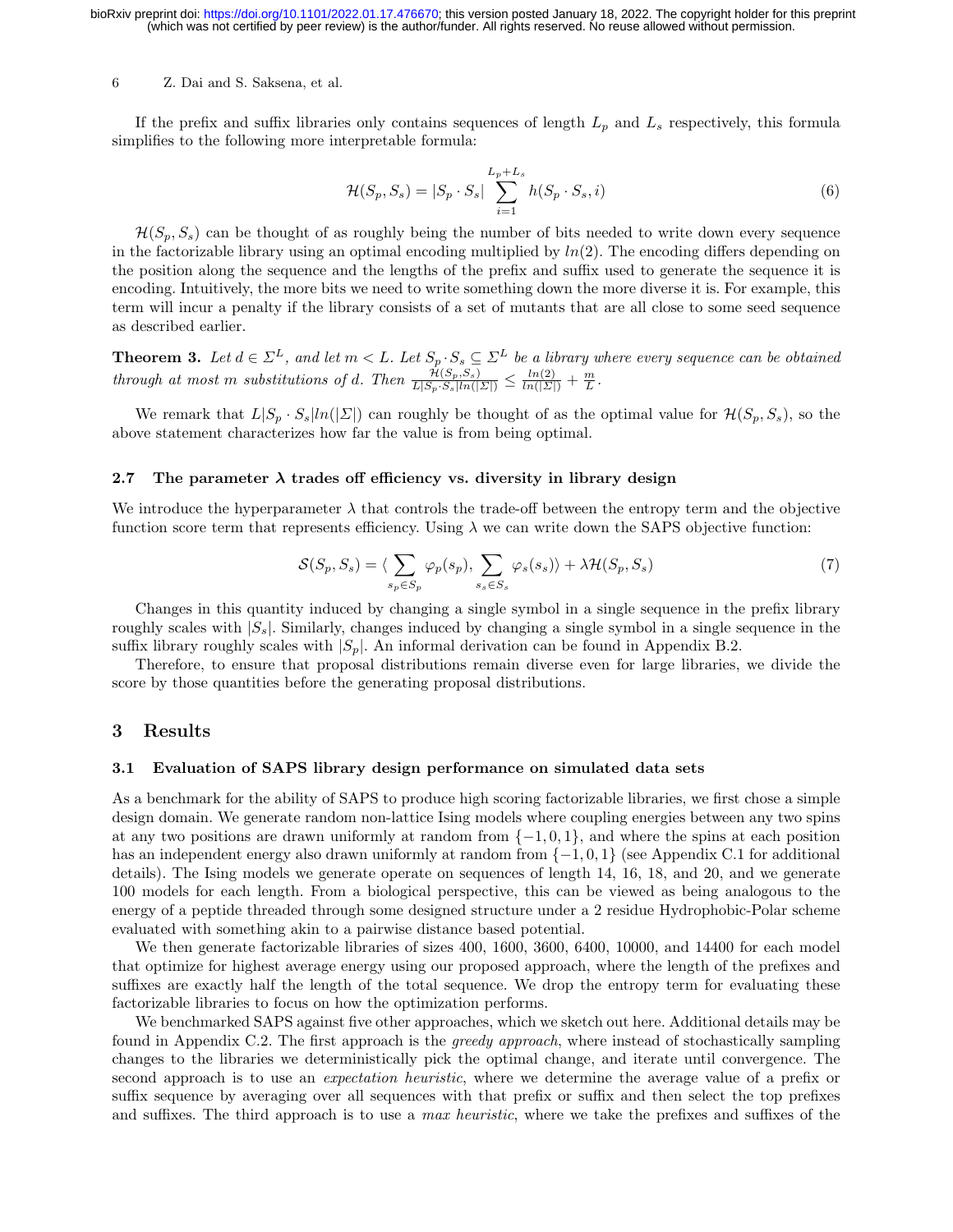#### Ultra high diversity factorizable libraries for efficient therapeutic discovery 7

top scoring sequences. The fourth and fifth approach are to take the proposals generated by the second and third approaches respectively as a seed proposal, and then apply a *greedy refinement* to it using the greedy approach. Save for the greedy approach, all the approaches we benchmark against would produce the optimal result if there were no couplings between positions in the prefix or suffix.

We find SAPS tends to outperform all other methods. Out of 2400 trials over varying conditions, SAPS achieves the best scoring sequence 2099 times (87%). The greedy approach was able to outperform SAPS 1 of 2400 times, the expectation heuristic 199 of 2400 times (231 times after applying greedy refinement), and the max heuristic 30 of 2400 times (76 times after applying greedy refinement). The scores achieved by different methods in relation to SAPS are given in Figure 6A. When the library size occupies a significant fraction of the sequence space (around  $\frac{1}{4}$  to  $\frac{1}{2}$ ), we find that the expectation heuristic tends to outperform SAPS (Figure 6B). This is likely due to how the prefix heuristic becomes a better approximation to the true utility when the suffix library covers a significant chunk of the suffix space, and vice versa. In practice there is rarely a reason to design a library in this regime. If we are allowed such library sizes it would be more sensible to simply use the entire sequence space as a library.



Fig. 2. Simulated annealing outperforms other approaches on random Ising models.

We evaluate our method against 5 benchmarks on 400 randomly generated Ising models that operate on varying sequence sizes. For each model 6 libraries of varying sizes are generated for a total of 2400 experimental conditions. To normalize over the varying conditions, we scale the scores such that the expected score of a library of the desired size generated uniformly at random is 1 unit apart from the maximum possible score of any arbitrary library of the desired size. The scores are then shifted such that SAPS achieves a score of 0, which is indicated by the light gray line in the figures. We do this because the variability of the optimums between different Ising models is much larger than the difference between the approaches, making it difficult to see that SAPS outperforms the other methods in most instances. A) gives the distribution of normalized scores for the approaches we benchmark against using a box plot in conjunction with a violin plot. B) gives the mean of the normalized score for each approach as a function of library size.

## 3.2 Inner products of small feature vectors produce CDR-H3 enrichment predictions that are comparable to state-of-the-art

We next sought to show that we can learn prefix and suffix feature maps that map to small spaces and can successfully predict affinity to biological targets. We use high throughput sequencing data of three rounds of affinity selection of a random synthetic antibody library against multiple specific targets including the antibodies Ranibizumab, Omalizumab, Trastuzumab, and Etanercept. We also select against a Baculovirus extract (BV), which contains a mixture of viral DNA, proteins, and lipids commonly used to assay polyspecificity of antibody therapeutics in late stage pre-clinical development of a small number of candidates [7]. After each round of selection, antibodies expressed via phage display are isolated and sequenced, hence providing per-round read counts for unique CDR-H3 sequences, which we use to generate training and held-out test sets. For comparison to experimentally generated random synthetic antibody libraries, we collected high throughput sequencing data using the same random synthetic antibody library panned against no target for a single round (FW kappa), which is the also the same seed library used for previously published phage panning experiments [11]. The majority of sequenced CDR-H3s (∼ 99%) in this library range in length from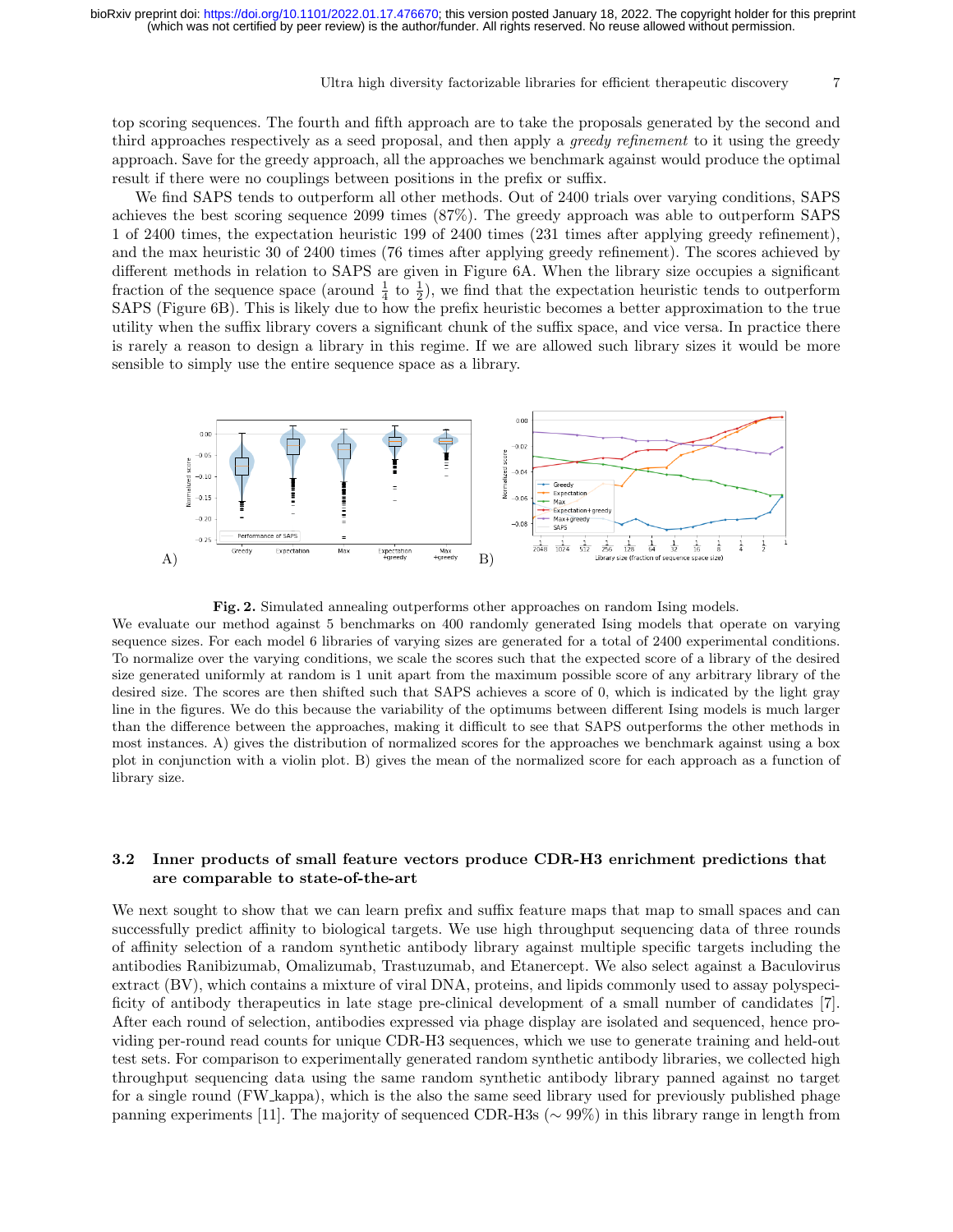8 to 20 residues, so we filter out sequences outside this range. We use the  $log_{10}$ -enrichment from round 2  $(R2)$  to round 3  $(R3)$  (log<sub>10</sub> $(R3/R2)$ ) as a measure of affinity and regression label for this sequence domained prediction task.  $log_{10}(R3/R2)$  enrichment was found to have a better signal-to-noise ratio when compared to the inclusion of round 1 (R1) reads and previous work has shown that this measure correlates well with ground-truth CDR-H3 affinity measured by individual binding assays, such as enzyme-linked immunosorbent assay (ELISA) [11].

We use deep learning to find prefix and suffix feature maps that map to low dimensional feature spaces (see Appendix B.3 and B.4). Specifically, we use a deep convolutional neural network with residual connections (i.e. a ResNet) to map prefixes and suffixes to 16-dimensional vectors. The inner product between a prefix and suffix feature vector then gives the predicted  $log_{10}(R3/R2)$  enrichment. We will refer to this entire pipeline as a reverse kernel model.

It is possible for the reverse kernel model to appear to perform well even if it fails to capture the non-linear interactions between the prefix and the suffix positions of a sequence if those interactions are sufficiently negligible. To control for this, we train a pair of ResNets, where one predicts a score on the prefix and one predicts a score on the suffix. The scores are then added to produce the overall prediction. We will refer to this pipeline as the independent model. We use this as a baseline to evaluate how well the reverse kernel model captures the non-linear interactions.

Finally we also trained a ResNet to output the scores without any intermediate steps, which we will refer to as the unrestricted model. We will rely on this model to evaluate our designed libraries, since we expect it to produce the most accurate approximation of the true underlying sequence landscape due to its ability to share information between the prefix and the suffix in any of its layers, allowing it to capture a more nuanced perspective of that landscape.

We compare the performance of our models by computing the Pearson r correlation between the predicted and observed  $log_{10}(R3/R2)$  enrichment on held out validation sets. The results are presented in Figure 3, where we see that generally the unrestricted model does indeed perform the best (with the one exception of Ranibizumab), suggesting that it does provides the best approximation of the sequence landscape. We also see that the reverse kernel model outperforms the independent model, which demonstrates that it is able to combine prefix and suffix properties in a non-linear way to produce better generalizations. Our reverse kernel models attain Pearson r values of 0.83, 0.64, 0.63, 0.65 and 0.87 on validation sets for Ranibizumab, Trastuzumab, Omalizumab, Etanercept, and BV respectively, which is comparable to the values that were reported in prior work, which were 0.79, 0.65, and 0.64 for Ranibizumab, Trastuzumab, and Etanercept respectively [11].



#### Fig. 3. Model performance.

We compare the performance of our reverse kernel models with that of our unrestricted models and independent models on validation data. The Pearson r values on the validation set are indicated with a white bar in the above plots, and we use a box plot in conjunction with a violin plot to show the uncertainty as measured using 250 bootstrap samples of the validation data set.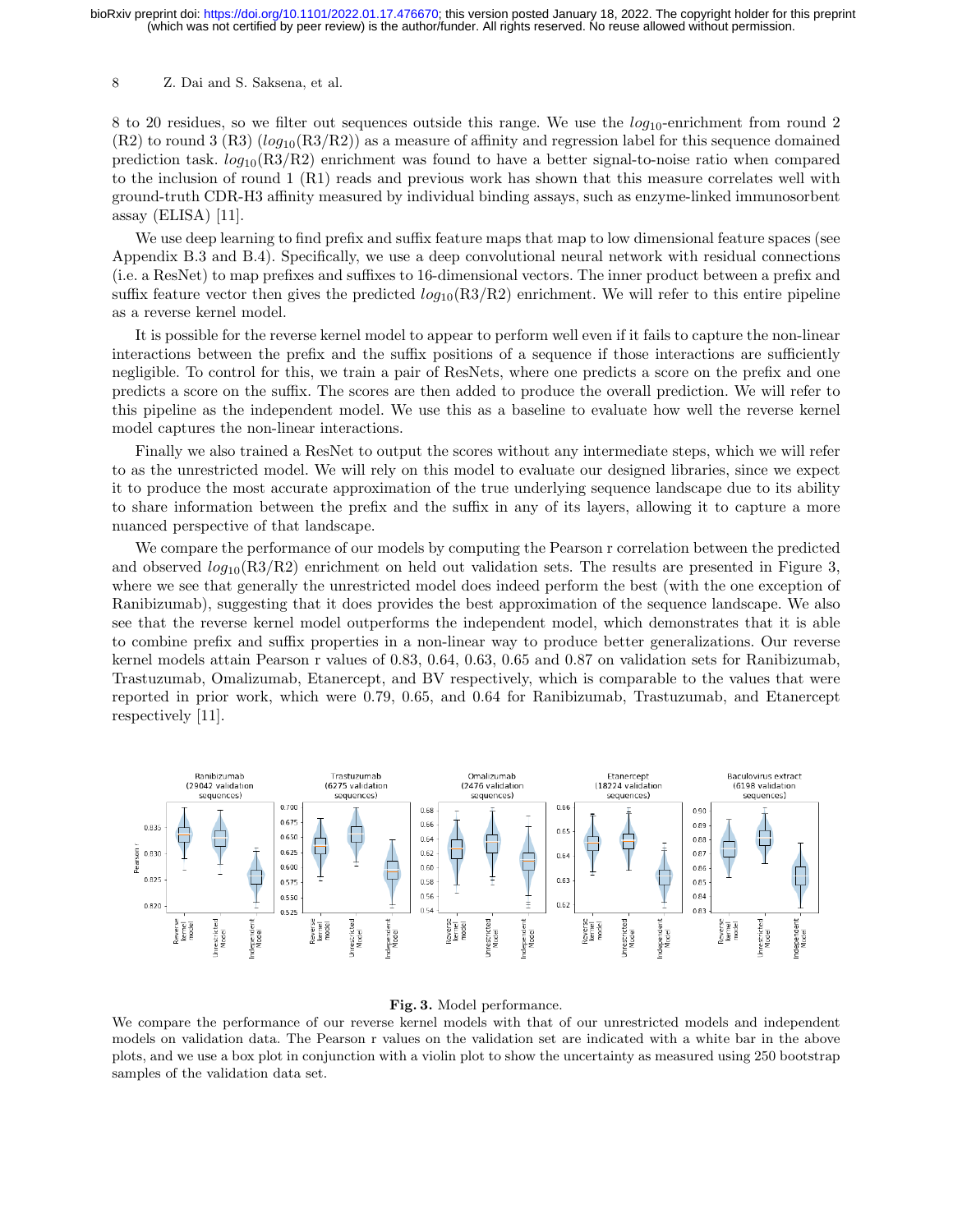Ultra high diversity factorizable libraries for efficient therapeutic discovery 9

#### 3.3 SAPS produces diverse factorizable libraries with optimized affinity for specific targets

To generate the factorizable libraries, we take the reverse kernel models we trained and performed the SAPS procedure for 500 sweeps, decreasing the temperature by a factor of 1.1 every 5 rounds. For the purposes of SAPS, the values output by the reverse kernel models were divided by their standard deviation, which was estimated with 100000 randomly generated sequences following the same length distribution as the factorizable library, with residues generated uniformly and independently.

We generated pairs of prefix and suffix libraries of each target that each contain 35,000 sequences. When combined, they produce factorizable libraries containing over  $10<sup>9</sup>$  designed sequences that are optimized for binding to Ranibizumab, Omalizumab, Trastuzumab, and Etanercept (see Appendix D.2 for additional details). The diversity hyperparameter  $\lambda$  used for designing these libraries was chosen by observing its effects on smaller libraries (see Appendix D.3). Generally, we recommend using hyperparameters between 0.1 and 0.3 depending on whether a user's priority is exploration or exploitation of the sequence space.

We find that our libraries are highly diverse in comparison to FW kappa, the experimentally randomized synthetic antibody library used in the previously described phage display and affinity selection experiments. The expected Levenshtein distances between a pair of randomly selected sequences of length 12 within our libraries are around 2 edits further than the expected Levenshtein distances between a pair of randomly selected sequences of length 12 within FW kappa, and are around only one edit closer than the expected Levenshtein distances between a pair of uniformly random sequences of length 12. While FW kappa serves as an approximation of the diversity of a random library, we note that it may contain a biased sequence distribution due to the round of no-target panning and other experimental constraints prior to high-throughput sequencing, similar to other proposed antibody CDR-H3 libraries [9]. The full distributions are presented in Figure 4A. Next, we show that diversity is similar in the prefix and suffix region for each factorizable library and is not derived from one side of the CDR-H3 sequence alone in Appendix E.2.

We also find that our libraries score significantly better on enrichment for the targets they were optimized for in comparison to FW kappa. The target specific enrichments were estimated by running the corresponding unrestricted model. The distributions of the enrichment scores are presented in Figure 4B. Together, these results suggest that SAPS is able to generate factorizable libraries that are both diverse and efficient. Details on pairwise distance computation and model scoring are provided in Appendix E.1.

## 3.4 Flexible SAPS parameters allow for design of limited polyspecificity factorizable libraries

Next, we show that SAPS can produce factorizable libraries with specified diversity and sequence optimality constraints. In this task, we focus on designing a library with limited polyspecificity using the aforementioned BV target. Generally, if an an antibody binds a target like BV, it is likely a polyspecific sequence that will bind many different targets in the body leading to diminished efficacy by fast immune clearance or even clinically dangerous off-target effects [5].

We used SAPS to design a factorizable library with *low* affinity for BV, or "anti-BV". This is done by negating the output of the reverse kernel model, and is intended to reduce the number of polyspecific members included in the libraries. We show that this library has high diversity but lower affinity for BV than the FW kappa library, indicating a better polyspecificity profile in Figure 4A and B. Further, we conduct basic motif enrichment analysis and show that hypothesized nonspecific motifs, as theorized by [9], are less prominent in the designed factorizable library (see Appendix E.3).

Next, we used SAPS to design factorizable libraries that were optimized for both increased affinity to Ranibizumab and for decreased affinity to BV. To achieve this, we use a weighted sum of the Ranibizumab reverse kernel model output and the negated BV reverse kernel model output to score sequences for our optimization objective. We generate three factorizable libraries, one where both outputs are unscaled ("Ranibizumab & anti-BV" or "equally weighted"), one where Ranibizumab is scaled by 0.1 while anti-BV is unscaled ("Ranibizumab  $&$  +anti-BV" or "anti-BV weighted"), and one where anti-BV is scaled by 0.1 and Ranibizumab is unscaled  $(*+$ Ranibizumab & anti-BV" or "Ranibizumab weighted"). We evaluate efficiency by scoring each library with unrestricted models predicting Ranibizumab affinity and BV affinity, showing that the libraries designed have the intended score distribution (Figure 4C). Further, we conducted motif enrichment in the Ranibizumab weighted library  $(+\text{Ranibizumab }\& \text{anti-BV})$  over the anti-BV weighted (Ranibizumab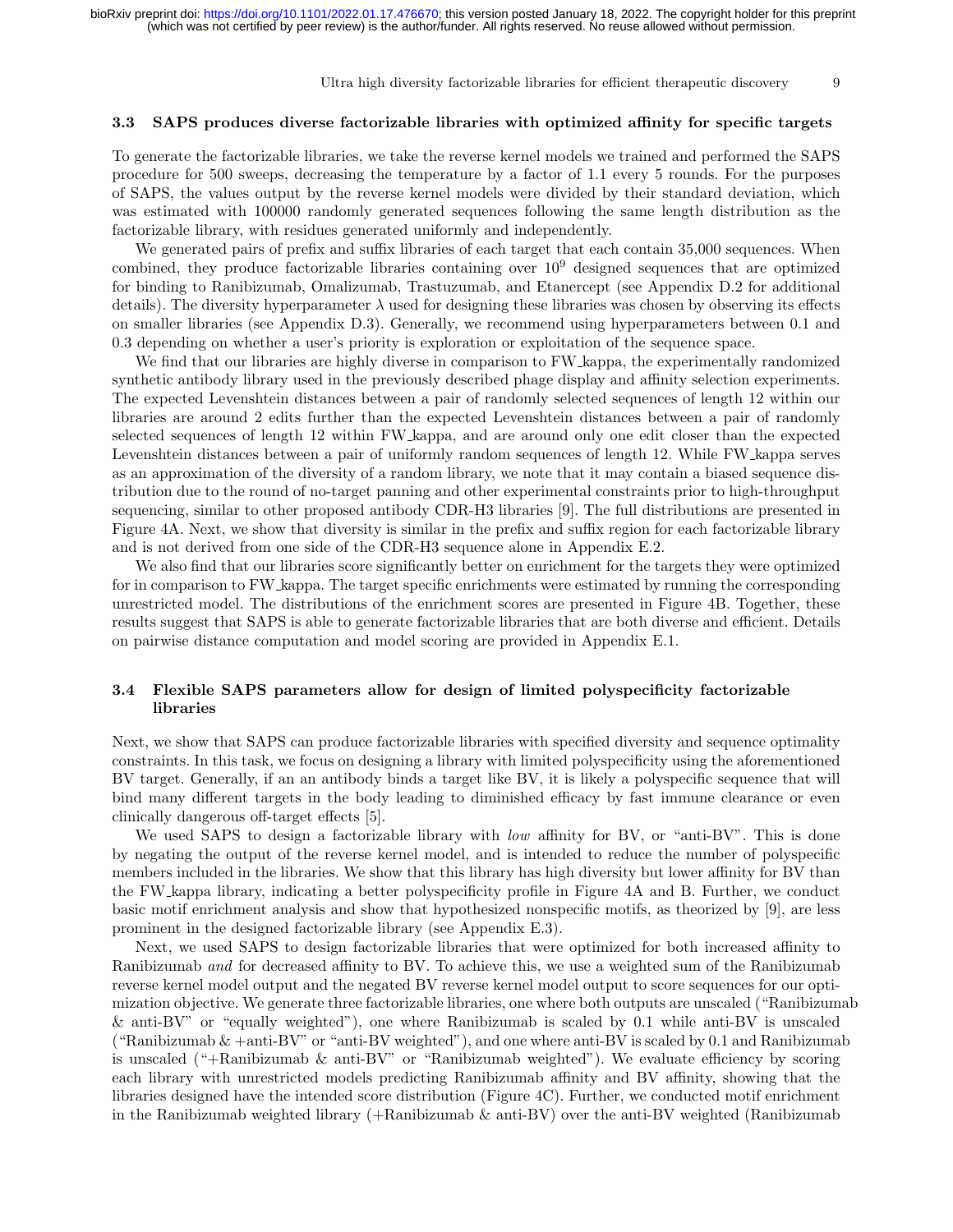10 Z. Dai and S. Saksena, et al.



#### Fig. 4. Library validation

We compare the diversity of each library that was generated using SAPS and affinity selection data to FW kappa. A) Histograms are shown of the pairwise Levenshtein distance between pairs of length 12 sequences in each library. Also included is the histogram obtained when pairs of sequences are uniformly random. The mean distance,  $\mu$  is reported. B) We compare the sequence optimality of generated libraries against FW kappa by scoring the sequences of FW kappa and 1000000 uniformly random samples from the designed libraries with the corresponding unrestricted model. Score distributions are reported as boxplots laid over violin plots for FW kappa (blue) against each designed library (red). C) Joint plot shows predicted enrichment of FW kappa (red), equally weighted libraries (blue), Ranibizumab weighted libraries (green) and anti-BV weighted libraries (yellow) by the Ranibizumab unrestricted model on the x-axis and the BV unrestricted model on the y-axis. Panels D-F show SeqLogos for enriched nonspecific motifs in the Ranibizumab weighted library over the anti-BV weighted library discovered by STREME. D) RRY motif (p-value=4.8  $* 10^{-2315}$ ). E) VVT motif (p-value= $4.2 * 10^{-38}$ ). F) WWH motif (p-value= $9.8 * 10^{-21}$ ).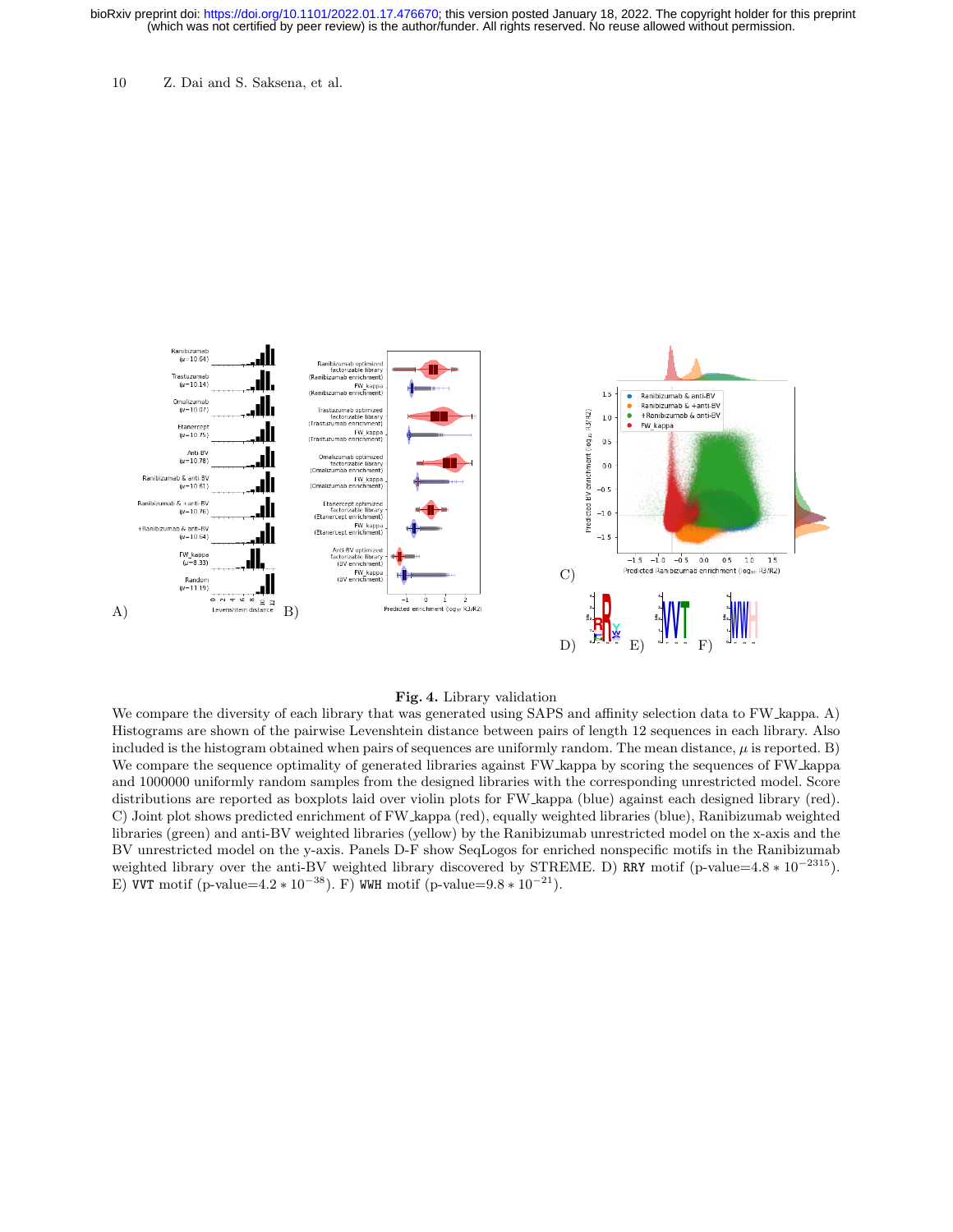Ultra high diversity factorizable libraries for efficient therapeutic discovery 11

& +anti-BV) library using STREME (see Appendix E.3 for details) and observe significant enrichment of known nonspecific motifs such as valine (VV), tryptophan (WW) and arginine (RR) pair enrichment. These results are presented in Figure 4D-F, and demonstrate that SAPS is flexible for highly specific design parameters. This also illustrates a functional use-case for rationally designed factorizable libraries, as it is common in antibody discovery to spend significant resources on both finding a sequence with optimized affinity for a target while rejecting sequences with high polyspecificity [14].

## 4 Discussion

We present SAPS, a computational method to guide the synthesis of *factorizable libraries*, a novel synthesis strategy that enables the rational design of highly diverse libraries with optimized properties at moderate cost. As a result of their skewed focus on exploration and exploitation of the sequence space, respectively, random libraries and the individual design of every sequence in a library are not ideal for the discovery of novel therapeutics, especially for difficult targets. Further, it is currently not feasible to create libraries with 10<sup>9</sup> rationally designed members by direct synthesis. With rationally designed *factorizable libraries*, smaller segment libraries are synthesized at low-cost and combined to produce a full-length library that is orders of magnitude larger. By guiding the design of the segment libraries, factorizable giga-libraries can contain a higher proportion of optimized sequences for use in therapeutic selection experiments, increasing the probablity of discovering novel therapeutics targeting difficult biological and disease targets. We demonstrate SAPS by designing factorizable antibody CDR-H3 sequence libraries against various targets. We note that SAPS designed factorizable libraries can be used for any discovery task that can benefit from the direct synthesis of diverse and functionally efficient sequencing library design tasks such as TCR libraries [19, 1], AAV capsid libraries [4, 10, 18], DNA/RNA libraries such as aptamers [13, 8], as a few examples.

We also note that independently designed factorizable libraries can be synthesized, ligated, and subsequently mixed to form a single *integrated factorizable library*, that integrates the objective functions of each of the underlying factorizable libraries. This method allows dependencies between segments to be captured in each component factorizable library.

We have shown that reverse kernel models can reliably recapitulate sequence-function relationships as measured by experimental affinity selection. We demonstrate that these models can be used as a scoring function for SAPS to generate factorizable libraries that, upon combination, contain  $10^9$  members. We show that these factorizable libraries explore the sequence space by computing the pairwise edit distances between sequences in these giga-libraries showing their superior diversity when compared to an experimentally generated random synthetic library. By scoring generated sequences using validated unrestricted models, we show that designed factorizable libraries are more efficient than randomized libraries and reflect intended objectives for given tasks and exploit the sequence landscape. Finally, we show that our method flexibly allows for fine-tuning of design parameters such as the overall edit distance between sequences and trade-offs between multiple desired sequence properties.

#### 5 Data access

Code and training data are available at https://github.com/gifford-lab/FactorizableLibrary.

## 6 Competing interest statement

Geraldine Horny, Christine Banholzer, and Stefan Ewert are employees of Novartis. The remaining authors declare no competing interests.

## 7 Acknowledgements

This work was funded by NIH Grant R01 CA218094 and a gift from Schmidt Futures to D.K.G, and the experimental work was funded by Novartis.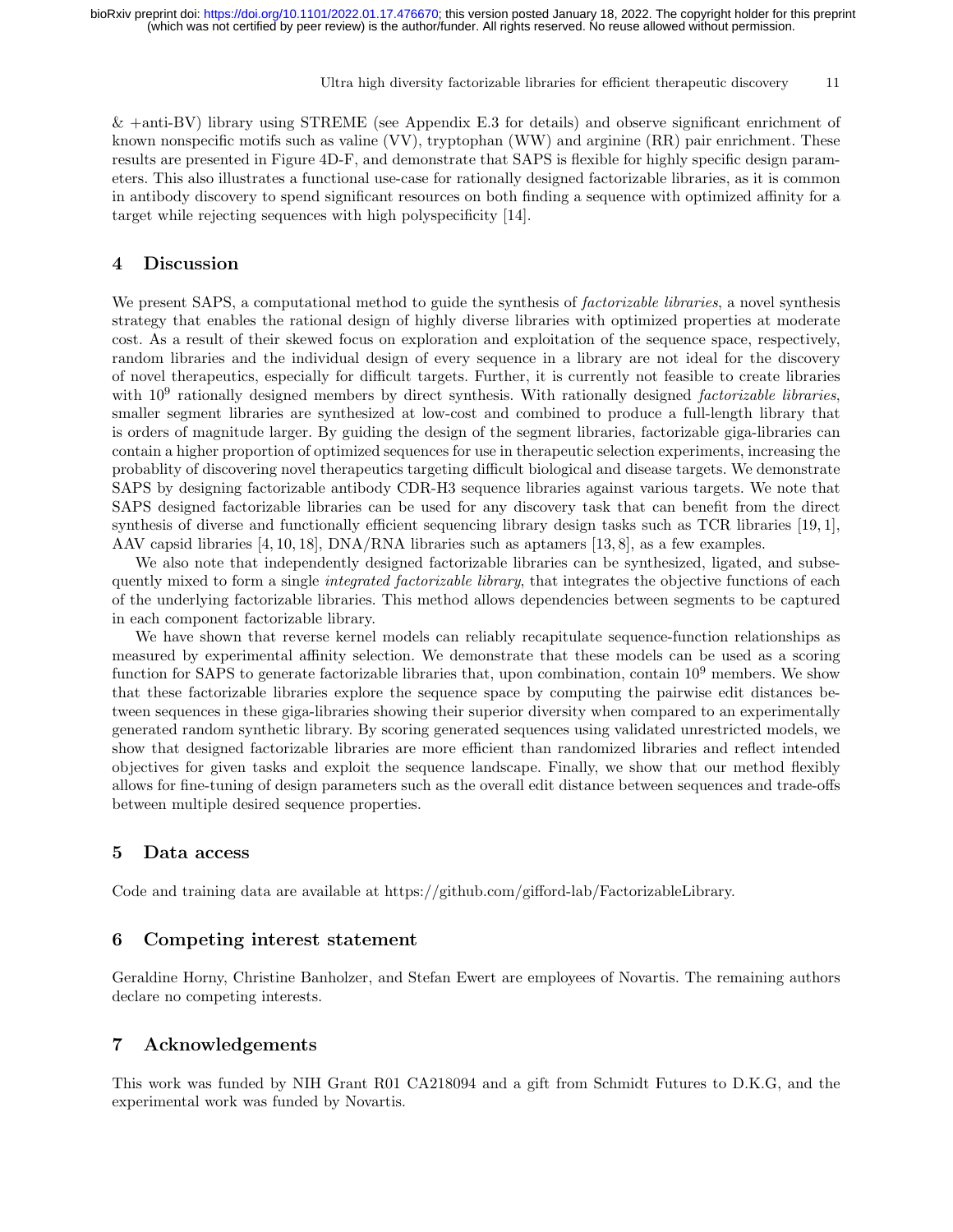## References

- 1. Bryant, D.H., Bashir, A., Sinai, S., Jain, N.K., Ogden, P.J., Riley, P.F., Church, G.M., Colwell, L.J., Kelsic, E.D.: Deep diversification of an AAV capsid protein by machine learning. Nat. Biotechnol. (Feb 2021)
- 2. Chockalingam, K., Peng, Z., Vuong, C.N., Berghman, L.R., Chen, Z.: Golden gate assembly with a bi-directional promoter (GBid): A simple, scalable method for phage display fab library creation. Sci. Rep. 10(1), 2888 (Feb 2020)
- 3. Engler, C., Gruetzner, R., Kandzia, R., Marillonnet, S.: Golden gate shuffling: a one-pot DNA shuffling method based on type IIs restriction enzymes. PLoS One 4(5), e5553 (May 2009)
- 4. Holler, P.D., Holman, P.O., Shusta, E.V., O'Herrin, S., Wittrup, K.D., Kranz, D.M.: In vitro evolution of a t cell receptor with high affinity for peptide/mhc. Proceedings of the National Academy of Sciences 97(10), 5387–5392 (2000). https://doi.org/10.1073/pnas.080078297, https://www.pnas.org/content/97/10/5387
- 5. Hötzel, I., Theil, F.P., Bernstein, L.J., Prabhu, S., Deng, R., Quintana, L., Lutman, J., Sibia, R., Chan, P., Bumbaca, D., Fielder, P., Carter, P.J., Kelley, R.F.: A strategy for risk mitigation of antibodies with fast clearance. MAbs 4(6), 753–760 (Nov 2012)
- 6. Hughes, R.A., Ellington, A.D.: Synthetic DNA synthesis and assembly: Putting the synthetic in synthetic biology. Cold Spring Harb. Perspect. Biol. 9(1) (Jan 2017)
- 7. Jain, T., Sun, T., Durand, S., Hall, A., Houston, N.R., Nett, J.H., Sharkey, B., Bobrowicz, B., Caffry, I., Yu, Y., Cao, Y., Lynaugh, H., Brown, M., Baruah, H., Gray, L.T., Krauland, E.M., Xu, Y., Vásquez, M., Wittrup, K.D.: Biophysical properties of the clinical-stage antibody landscape. Proc. Natl. Acad. Sci. U. S. A. 114(5), 944–949 (Jan 2017)
- 8. Keefe, A.D., Pai, S., Ellington, A.: Aptamers as therapeutics. Nat. Rev. Drug Discov. 9(7), 537–550 (Jul 2010)
- 9. Kelly, R.L., Le, D., Zhao, J., Wittrup, K.D.: Reduction of nonspecificity motifs in synthetic antibody libraries. J. Mol. Biol. 430(1), 119–130 (Jan 2018)
- 10. Li, Y., Moysey, R., Molloy, P.E., Vuidepot, A.L., Mahon, T., Baston, E., Dunn, S., Liddy, N., Jacob, J., Jakobsen, B.K., Boulter, J.M.: Directed evolution of human t-cell receptors with picomolar affinities by phage display. Nat. Biotechnol. 23(3), 349–354 (Mar 2005)
- 11. Liu, G., Zeng, H., Mueller, J., Carter, B., Wang, Z., Schilz, J., Horny, G., Birnbaum, M.E., Ewert, S., Gifford, D.K.: Antibody complementarity determining region design using high-capacity machine learning. Bioinformatics 36(7), 2126–2133 (2020)
- 12. Lu, R.M., Hwang, Y.C., Liu, I.J., Lee, C.C., Tsai, H.Z., Li, H.J., Wu, H.C.: Development of therapeutic antibodies for the treatment of diseases. J. Biomed. Sci.  $27(1)$ , 1 (Jan 2020)
- 13. Maier, K.E., Levy, M.: From selection hits to clinical leads: progress in aptamer discovery. Mol Ther Methods Clin Dev 5, 16014 (Apr 2016)
- 14. Ponsel, D., Neugebauer, J., Ladetzki-Baehs, K., Tissot, K.: High affinity, developability and functional size: the holy grail of combinatorial antibody library generation. Molecules **16**(5), 3675–3700 (May 2011)
- 15. Raybould, M.I.J., Marks, C., Krawczyk, K., Taddese, B., Nowak, J., Lewis, A.P., Bujotzek, A., Shi, J., Deane, C.M.: Five computational developability guidelines for therapeutic antibody profiling. Proc. Natl. Acad. Sci. U. S. A. 116(10), 4025–4030 (Mar 2019)
- 16. Shim, H.: Synthetic approach to the generation of antibody diversity. BMB Rep. 48(9), 489–494 (Sep 2015)
- 17. Shin, J.E., Riesselman, A.J., Kollasch, A.W., McMahon, C., Simon, E., Sander, C., Manglik, A., Kruse, A.C., Marks, D.S.: Protein design and variant prediction using autoregressive generative models. Nat. Commun. 12(1), 2403 (Apr 2021)
- 18. Smith, S.N., Harris, D.T., Kranz, D.M.: T cell receptor engineering and analysis using the yeast display platform. Methods Mol. Biol. 1319, 95–141 (2015)
- 19. Wang, D., Tai, P.W.L., Gao, G.: Adeno-associated virus vector as a platform for gene therapy delivery. Nat. Rev. Drug Discov. 18(5), 358–378 (May 2019)
- 20. Zuckerman, D.: Linear degree extractors and the inapproximability of max clique and chromatic number. In: Proceedings of the thirty-eighth annual ACM symposium on Theory of computing. pp. 681–690 (2006)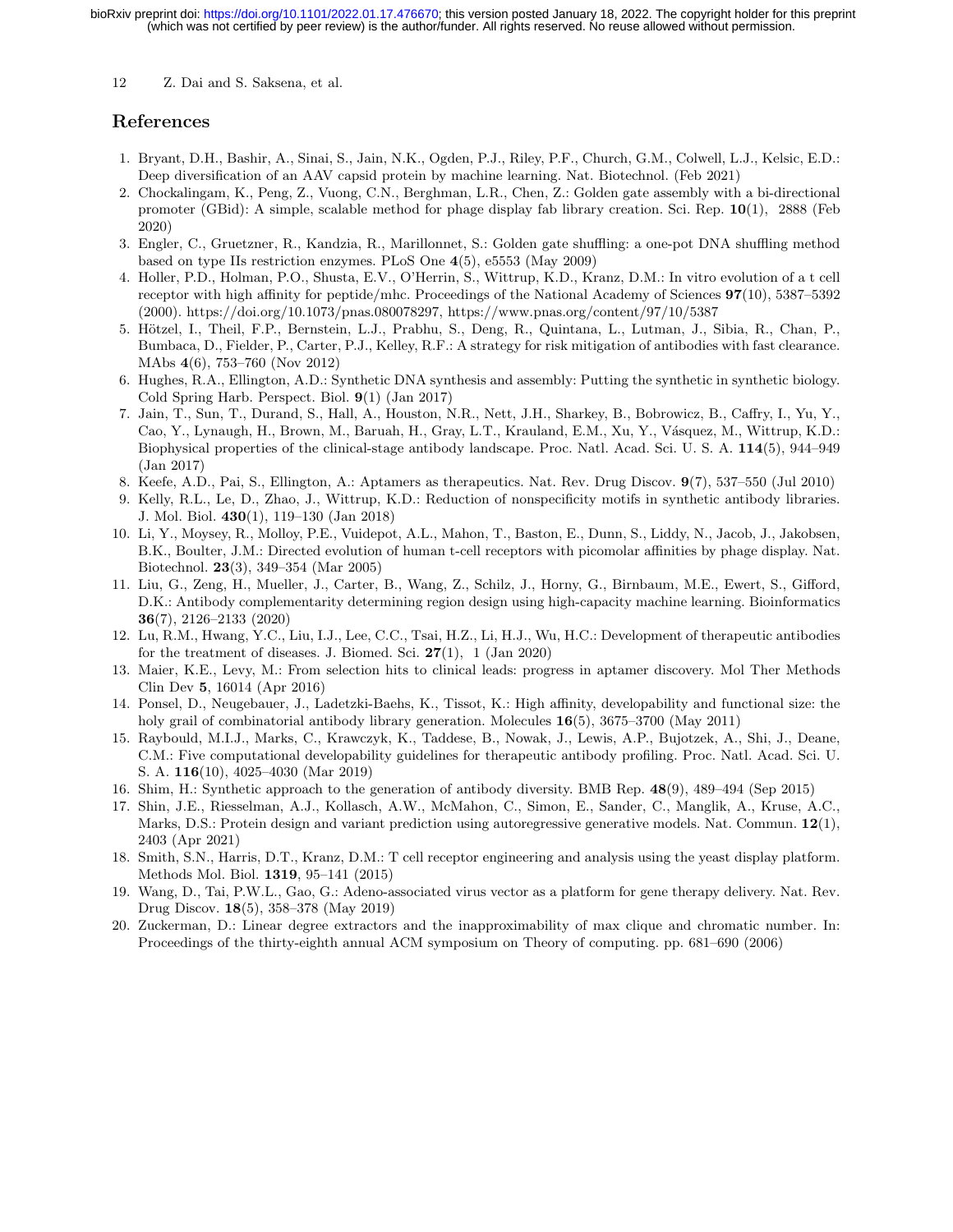# Appendices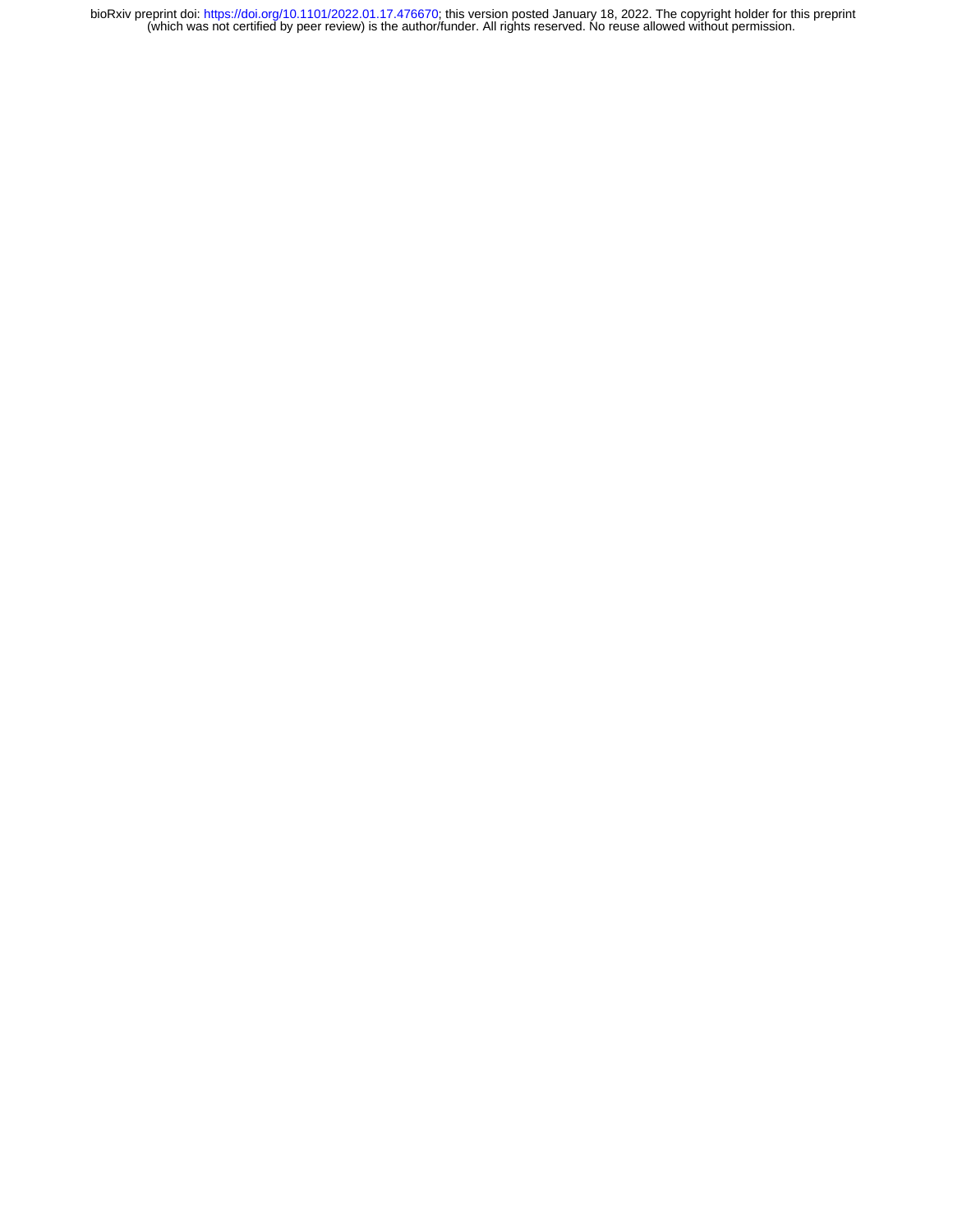## A Proofs of statements

## A.1 Proof of Theorem 1

We will prove the contraposition and show that  $P = NP$  is implied. If the algorithm described in the statement exists, then there exists an algorithm A that can, upon being given  $f: \Sigma^{2L} \to \{-1,0,1\}$  as a 2 bit output boolean circuit and  $n \leq |\mathcal{\Sigma}^L|$ , return within time polynomial in  $f(.)$  a pair of sets  $S_p \in \mathcal{\Sigma}^L$  and  $S_s \in \Sigma^L$  of size *n* such that:

$$
\left(\sum_{s \in S_p \cdot S_s} f(s)\right) - \mu_{f,n} \ge \epsilon \left(\phi_{f,n} - \mu_{f,n}\right) \tag{8}
$$

Where  $\mu_{f,n}$  denotes the expected score of a random solution and  $\phi_{f,n}$  denotes the optimal solution. Let  $P_n \subseteq 2^{\Sigma^L}$  be all subsets of  $\Sigma^L$  of size n, and let X and Y be drawn uniformly at random from  $P_n$ . Then formally:

$$
\mu_{f,n} = \mathbb{E}[\sum_{s \in X \cdot Y} f(s)] \tag{9}
$$

$$
\phi_{f,n} = \max_{S_1 \in P_n, S_2 \in P_n} \sum_{s \in S_1 \cdot S_2} f(s) \tag{10}
$$

Let  $G = (V, E)$  be some graph that we wish to approximate the max clique of. Let  $L = \lceil log_{\vert \Sigma \vert} (|V|^3) \rceil$ , so  $|V|^3 \leq |\Sigma^L|$ . We then pick a subset of  $V' \subseteq \Sigma^L$  to represent the vertices V. We can then construct a function  $f: \Sigma^{2L} \to \{-1,0,1\}$ :

$$
f(x \cdot y) = \begin{cases} 1, & \text{if } x = y \text{ and } x \in V' \\ -1, & \text{if } x \text{ is not a neighbour of } y \text{ and } x, y \in V' \\ 0, & \text{otherwise} \end{cases} \tag{11}
$$

We can express f as circuit that is polynomial in the size of  $G$  by constructing it to match sequences with prefixes and suffixes in  $V'$  and ignoring all other sequences and outputting 0. It is also clear that it can be constructed in time polynomial to |V'|. We then feed f to algorithm A along with  $n = |V|$ . Let X be the score of the solution found by A.

**Lemma 1.** Suppose  $n \leq |V'|$ . Then  $\mu_{f,n} \geq |V'|^{-2}$ .

*Proof.* First we note that for any  $S_1 \subseteq \Sigma^L$  and  $S_2 \subseteq \Sigma^L$ , we have  $\sum_{s \in S_1 \cdot S_2} f(s) \in [-|V'|^2, |V'|]$ . This is because at most |V'| sequences evaluate to 1 and at most  $|V'|^2$  sequences evaluate to -1.

Next, consider the probability of drawing a random subset of  $\Sigma^L$  that has size n that contains at least one sequence in  $V'$ . The probability of this is upper bounded by the expected number of sequences in  $V'$  in such a subset, which is  $\frac{n|V'|}{\vert\Sigma^L\vert} \leq |V'|^{-2}$  by construction. Therefore, the probability of randomly drawing two subsets  $S_1, S_2 \subseteq \Sigma^L$  that have size n such that  $\sum_{s \in S_1 \cdot S_2} f(s) \neq 0$  is at most  $|V'|^{-4}$ .

Therefore,  $\mu_{f,n} \ge -\Pr(\sum_{s \in S_1 \cdot S_2} f(s) \ne 0) |V'|^2 \ge |V'|^{-2}$ , where  $S_1$  and  $S_2$  are uniformly random subsets of  $\Sigma^L$  of size n, as desired.  $\square$ 

**Lemma 2.** Let  $n = |V'|$ . Then  $\phi_{f,n}$  is equal to the size of the max clique in G.

*Proof.* The only way a we can contribute positively to the score is if an element  $v$  belonging to  $V'$  is contained in both libraries. However, this contribution is negated if there is some sequence in  $V'$  contained in either library that is not a neighbour of v. Therefore, the best score can be no larger than the size of the max clique in G. Conversely, we can attain the size of the max clique as a score if we include the elements in  $V'$  that form the clique in both libraries, and make every other sequence elements outside of V'.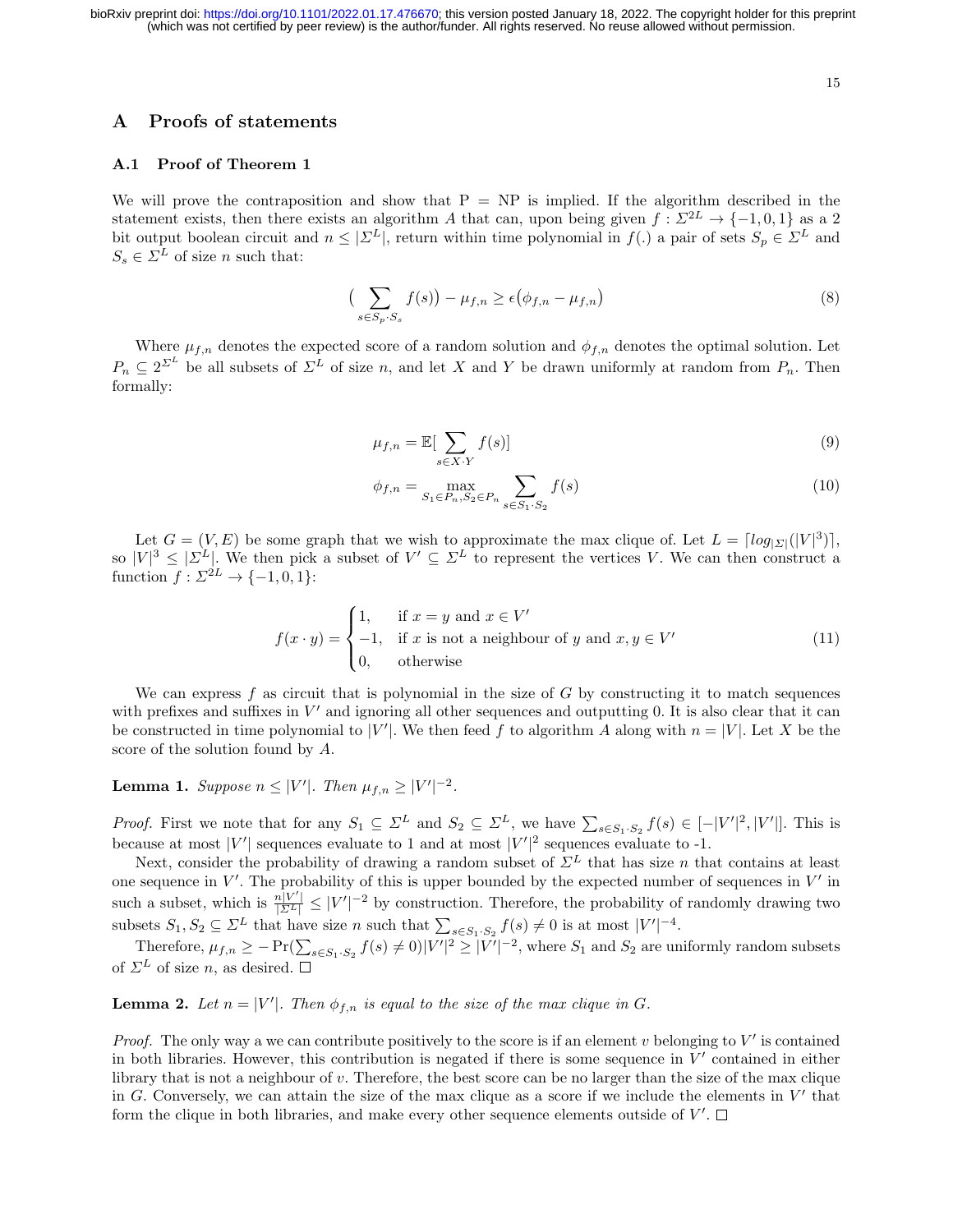16

Then we have the following:

$$
X - \mu_{f,n} \ge \epsilon(\phi_{f,n} - \mu_{f,n})\tag{12}
$$

$$
X \ge \epsilon \phi_{f,n} + \mu_{f,n} (1 - \epsilon) \tag{13}
$$

$$
X \ge \epsilon \phi_{f,n} - |V'|^{-2} (1 - \epsilon) \tag{14}
$$

For sufficiently large graphs,  $|V'|^{-2}(1-\epsilon) \leq \frac{\epsilon}{2} \phi_{f,n}$  since  $\phi_{f,n} \geq 0$  (we can include a single sequence of  $|V'|$  in both libraries and make sure every other sequence is not in  $|V'|$ ). Therefore:

$$
X \ge \epsilon \phi_{f,n} - \frac{\epsilon}{2} \phi_{f,n} \tag{15}
$$

$$
X \ge \frac{\epsilon}{2} \phi_{f,n} \tag{16}
$$

Therefore, X is at least a  $\frac{e}{2}$  fraction of the size of the max clique. Thus, we have constructed a polynomial time procedure for attaining  $\frac{\epsilon}{2}$  approximation of the size of the maximal clique. Since any constant factor approximation of the size of the maximum clique is known to be NP-hard [20], we have  $P = NP$  as desired.

We remark that the result from [20] in fact implies a stronger inapproximability result, but we omit this to simplify the statement.

#### A.2 Proof of Theorem 2

Let  $A_{x,i}$  denote the *i*th entry in the vector  $\varphi_p(x)$ . Let  $B_{y,i}$  denote the *i*th entry in the vector  $\varphi_s(y)$ . Let  $F_{x,y}$ denote  $f(x \cdot y)$ . If we assign a total ordering to elements of the prefix and suffix spaces and treat elements of those spaces as the numbers denoting their ordering, then we can view  $A, B$ , and  $F$  as matrices. We can then write Equation 3 as the following:

$$
\frac{\|F - AB^T\|^2}{\|F\|^2} \le 1 - \frac{m}{|\sum_{r} \min(L_p, L_s)|} \tag{17}
$$

Where  $\Vert . \Vert$  denotes the Frobenius norm of a matrix. By definition,  $AB^T$  is a rank m' matrix. Let  $USV = F$ be the singular value decomposition of F. By the Matrix Approximation Lemma,  $||F - AB^T||$  is minimized when  $AB^T = U\tilde{S}V$ , where  $\tilde{S}$  is S where only the largest m' values along the diagonal are not zero. Therefore:

$$
\min_{A,B}(\frac{\|F - AB^T\|^2}{\|F\|^2}) = \frac{\|U(S - \tilde{S})V\|^2}{\|USV\|^2} = \frac{tr((S - \tilde{S})^2)}{tr(S^2)} \le \frac{|\Sigma^{\min(L_p, L_s)}| - m'}{|\Sigma^{\min(L_p, L_s)}|} \tag{18}
$$

Therefore, Equation 17 holds for all F if  $m' \ge m$ . If  $m' < m$ , then we note that the last inequality in Equation 18 holds with equality if  $S$  is a matrix with zero entries everywhere except along the main diagonal, which implies that there is some F for which Equation 17 does not hold for any A and B. Theorem 2 follows.

#### A.3 Proof of Theorem 3

Let  $p_{i,c}$  denote the fraction of sequences with character c at position i. We can then write  $\mathcal{H}(S_p, S_s)$  as the following:

$$
\mathcal{H}(S_p, S_s) = -|S_p \cdot S_s| \sum_{i=1}^{L} \sum_{c \in \Sigma} p_{i,c} ln(p_{i,c})
$$
\n(19)

We also have the following relations:

$$
\forall i \sum_{c \in \Sigma} p_{i,c} = 1 \tag{20}
$$

$$
\sum_{i=1}^{L} p_{i,d_i} = R
$$
\n(21)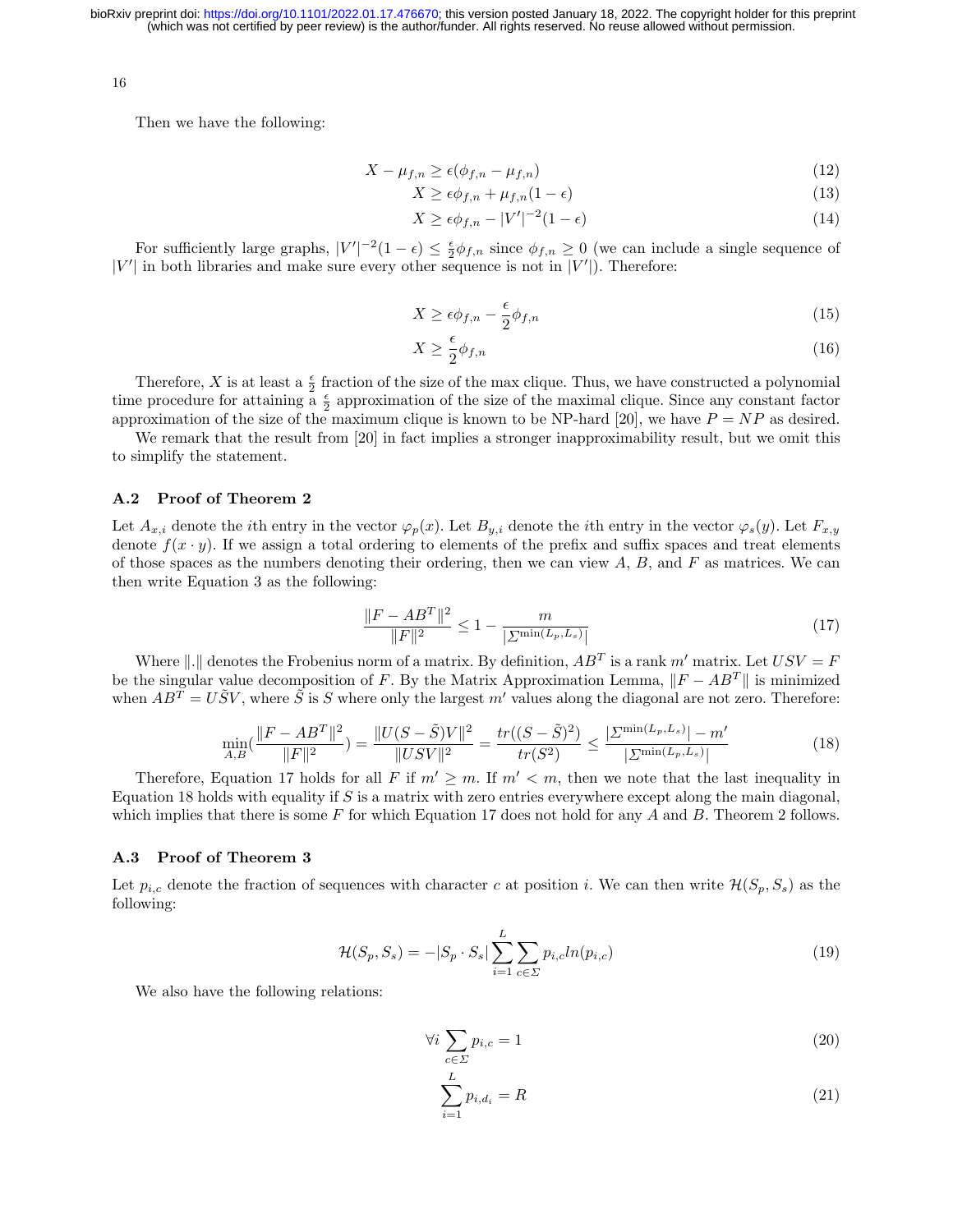17

Where R is some constant that is at least  $L - m$  and  $d_i$  denotes the *i*th character of d. The first relation follows since the proportions must add up to 1, and the second relation follows since all sequences can be obtained with  $m$  substitutions of  $d$ .

 $\mathcal{H}(S_p, S_s)$  is upper bounded by the maximum value  $-|S_p \cdot S_s| \sum_{i=1}^{L} \sum_{c \in \Sigma} p_{i,c} ln(p_{i,c})$  can take on subject to the constraints imposed by Equations 20 and 21. The optimization problem can be solved via Lagrange multipliers, which yields the following critical point:

$$
\forall i \,\forall c \neq d_i \,\, p_{i,c} = \frac{1 - R/L}{|\Sigma| - 1} \tag{22}
$$

$$
p_{i,d_i} = \frac{R}{L} \tag{23}
$$

Since this is the only critical point, and since it is straightforward to find  $p_{i,c}$  under the constraints such that the objective evaluates to a lower value (set  $p_{i,c_i}$  to  $1-R/L+\epsilon$  for all i where  $c_i \neq d_i$  is some arbitrarily chosen symbol and where  $\epsilon$  approaches arbitrarily close to 0), this must be a global maximum. Therefore:

$$
\mathcal{H}(S_p, S_s) \le -|S_p \cdot S_s| \sum_{i=1}^L \left( \frac{R}{L} ln(\frac{R}{L}) + \sum_{i=1}^{|E|-1} \frac{1 - R/L}{|E|-1} ln(\frac{1 - R/L}{|E|-1}) \right) \tag{24}
$$

$$
\leq -|S_p \cdot S_s| L\left(\left(\frac{R}{L}\right)ln\left(\frac{R}{L}\right) + (1 - \frac{R}{L})ln(1 - \frac{R}{L}) + (1 - \frac{R}{L})\sum_{i=1}^{\left|\Sigma\right|-1} \frac{1}{\left|\Sigma\right|-1} ln\left(\frac{1}{\left|\Sigma\right|-1}\right) \right) \tag{25}
$$

$$
\leq |S_p \cdot S_s| L \big( \ln(2) + (1 - \frac{R}{L}) \ln(|\Sigma - 1|) \big) \tag{26}
$$

$$
\langle S_p \cdot S_s | L \big( ln(2) + (1 - \frac{R}{L}) ln(|\Sigma|) \big) \tag{27}
$$

$$
\leq |S_p \cdot S_s| L\big(\ln(2) + \frac{m}{L} \ln(|\Sigma|)\big) \tag{28}
$$

The final inequality follows from  $R \geq L - m$ . Dividing the overall inequality by  $L|S_p \cdot S_s|ln(|\Sigma|)$  yields the desired result.

## B Additional details for methods

## B.1 Small feature spaces for Potts models

If  $f(x)$  gives the energy of  $x \in \Sigma^L$  and can be described by a Potts model, then a pair of feature maps  $\varphi_p(.) : \Sigma^{L_p} \to \mathbb{R}^{\min(L_p, L_s)|\Sigma|+2}$  and  $\varphi_s(.)\Sigma^{L_s} \to \mathbb{R}^{\min(L_p, L_s)|\Sigma|+2}$  can be found. First, we express sequences  $x \in \Sigma^L$  as a tensor where  $x_{i,c} = 1$  if  $x_i = c$  and 0 otherwise. Then there must exist some rank 4 tensor A such that the following holds:

$$
f(x) = \sum_{i=1}^{L} \sum_{c_i \in \Sigma} \sum_{j=1}^{L} \sum_{c_j \in \Sigma} x_{i,c_i} x_{j,c_j} A_{i,c_i,j,c_j}
$$
(29)

$$
= \sum_{i=1}^{L_p} \sum_{c_i \in \Sigma} \sum_{j=1}^{L_p} \sum_{c_j \in \Sigma} x_{i,c_i} x_{j,c_j} A_{i,c_i,j,c_j} + \sum_{i=L_p+1}^{L} \sum_{c_i \in \Sigma} \sum_{j=L_p+1}^{L} \sum_{c_j \in \Sigma} x_{i,c_i} x_{j,c_j} A_{i,c_i,j,c_j}
$$
(30)

$$
+\sum_{i=1}^{L_p} \sum_{c_i \in \Sigma} \sum_{j=L_p+1}^{L} \sum_{c_j \in \Sigma} (x_{i,c_i} x_{j,c_j} A_{i,c_i,j,c_j} + x_{i,c_i} x_{j,c_j} A_{j,c_j,i,c_i}) \tag{31}
$$

$$
=g(x')+h(x'')+\sum_{i=1}^{L_p}\sum_{c_i\in\Sigma}\sum_{j=1}^{L_s}\sum_{c_j\in\Sigma}x'_{i,c_i}x''_{j,c_j}(A_{i,c_i,j+L_p,c_j}+A_{j+L_p,c_j,i,c_i})
$$
(32)

$$
=g(x') + h(x'') + \tilde{x}'^T B \tilde{x}'' \tag{33}
$$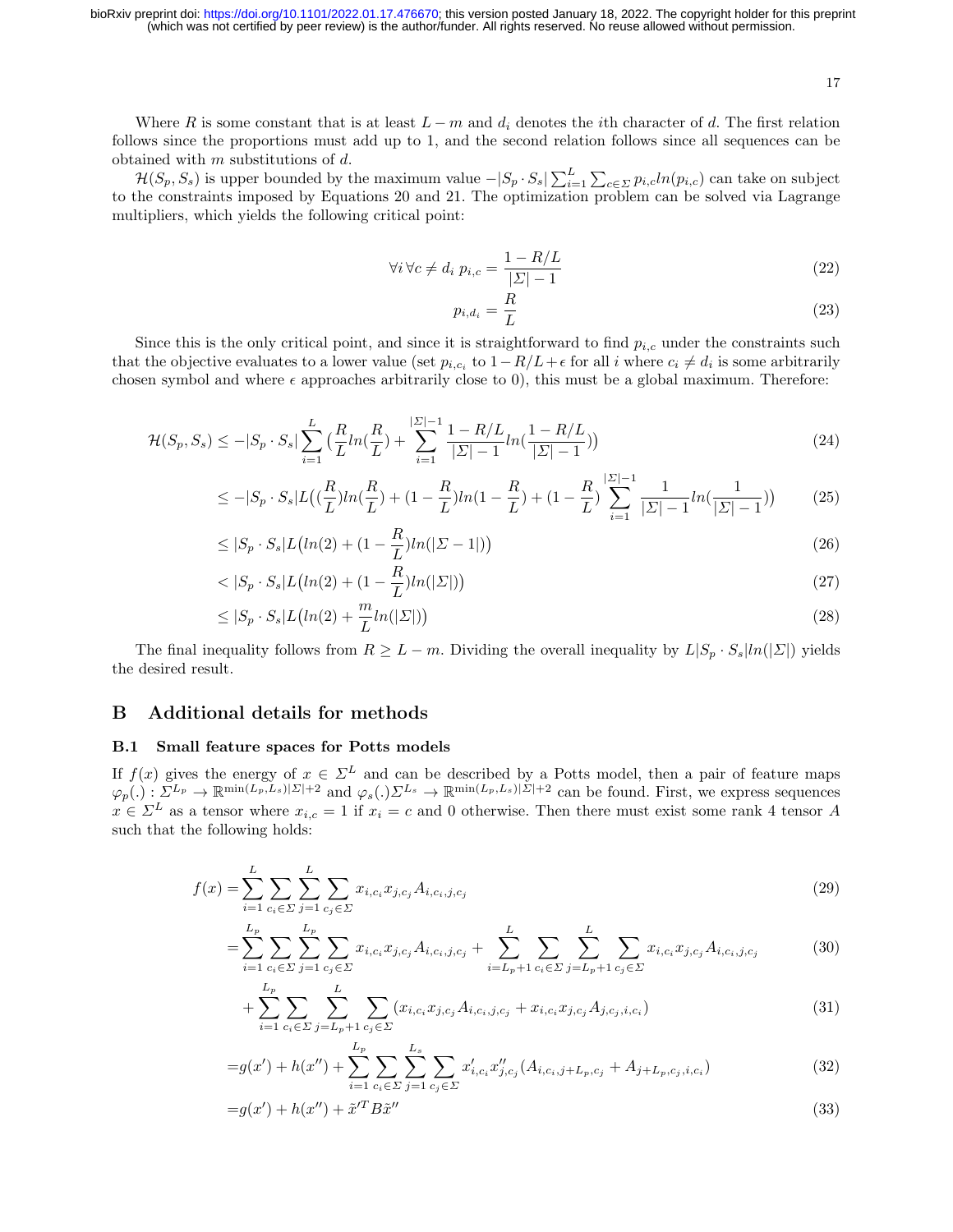18

Where  $x'$  is the matrix representing the prefix of x and  $x''$  is the matrix representing the suffix of x.  $\tilde{x}'$ and  $\tilde{x}''$  are the flattened vectors of x' and x'', and B is some  $L_p[\Sigma]$ -by- $L_s[\Sigma]$  matrix obtained by reshaping and summing the appropriate subtensors of A.

Without loss of generality, let  $L_p \leq L_s$ . Then we can simply let  $\varphi_p(x') = \tilde{x}' \oplus [1, g(x')]$  and  $\varphi_s(x'') =$  $\tilde{x}'' \oplus [h(x''), 1]$ , where  $\oplus$  denotes vector concatenation. Therefore both prefix and suffix feature maps map to  $\mathbb{R}^{\min(L_p, L_s)|\Sigma|+2}$ , and  $\varphi_p(x') \cdot \varphi_s(x'') = f(x)$  as desired.

#### B.2 The objective function scales with library size

Suppose we propose to change a sequence x to  $x'$  in the prefix library, where x and  $x'$  differ by only a single residue at position *i*. Let *l* be the length of x and x'. Let  $S_p'$  denote the updated prefix library. The difference in objective between the initial library and the proposed library is then:

$$
\mathcal{S}(S'_p, S_s) - \mathcal{S}(S_p, S_s) = \left(\sum_{s_s \in S_s} f(x' \cdot s_s) - f(x \cdot s_s)\right) + \lambda |S_s||S_p[l]|\left(h(S'_p[l], i) - h(S_p[l], i)\right) \tag{34}
$$

The first term has a sum that contains  $|S_{s}|$  terms. If our proposal is an improvement to most sequences it affects, then the size of the sum roughly scales with  $|S_s|$ . For the second term, if the library is sufficiently large we can estimate the change in entropy with the derivative:

$$
h(S'_p[l],i) - h(S_p[l],i) \approx \frac{d}{dt}(p_1 + \frac{t}{|S'_p[l]|})ln(p_1 + \frac{t}{|S'_p[l]|}) - (p_2 - \frac{t}{|S'_p[l]|})ln(p_2 - \frac{t}{|S'_p[l]|}) = \frac{1}{|S'_p[l]|}ln(\frac{p_1}{p_2})
$$
\n(35)

Where  $p_1$  is the fraction of sequences in  $S_p[l]$  that has  $x_i$  at position i and  $p_2$  is the fraction of sequences in  $S_p[l]$  that has  $x'_i$  at position i. Thus the second term in equation 34 also scales with  $|S_s|$ .

So the overall difference in score also scales with  $|S_s|$ . Similarly, we can see that making a change to a sequence in the suffix library induces a change that scales with  $|S_p|$ . Thus in order to maintain a stochastic phase in the simulated annealing procedure we must normalize the score.

#### B.3 Deep learning architecture

We employ a convolutional neural network with residual connections to map strings to real valued vectors. First, we strings are encoded into a 40-by-n array, where n is the maximum size of the string that the model can take as input. This is done by first padding out the string to maximum length, and taking each character in the string and mapping them into a 40 dimensional embedding, where the first 20 entries consists of a one-hot encoding denoting the residue and the last 20 entries is the BLOSUM62 substitution values [22]. The padding character is assigned the zero vector. These vectors then make up the rows of the resulting encoded matrix and is fed into the neural network, where convolutions are run over the second dimension and the first dimension is treated as a channel dimension.

The model first applies a linear transform to each position that increases the number of channels from 40 to 64, followed by batch normalization. This is then run through 5 residual blocks. Each residual block consists of a pair of 1D convolutions with a kernel of size 3 and batch normalizations, separated by a ReLU layer in between. The input of the block is then added to the output, forming the residual block. Max pooling over adjacent positions is preformed after the last 2 residual blocks. The resulting matrix is then flattened and linearly mapped to a 128 dimensional vector, which is then passed through a ReLU layer, which is then linearly mapped to an output vector.

For this work we make use of three kinds of models. The unrestricted model accepts length 20 sequences and outputs 1 dimensional vectors, which are treated as output scores. The independent model consists of a prefix and a suffix model that accept length 10 sequences and output 1 dimensional vectors, which are added together to give the final output scores. The sequence is first padded to length 20, and then divided into two sequences of length 10 which are fed into the prefix and suffix models. The reverse kernel model operates identically to the independent model, except the models output 16 dimensional vectors. The dot product of the vectors then give the final score.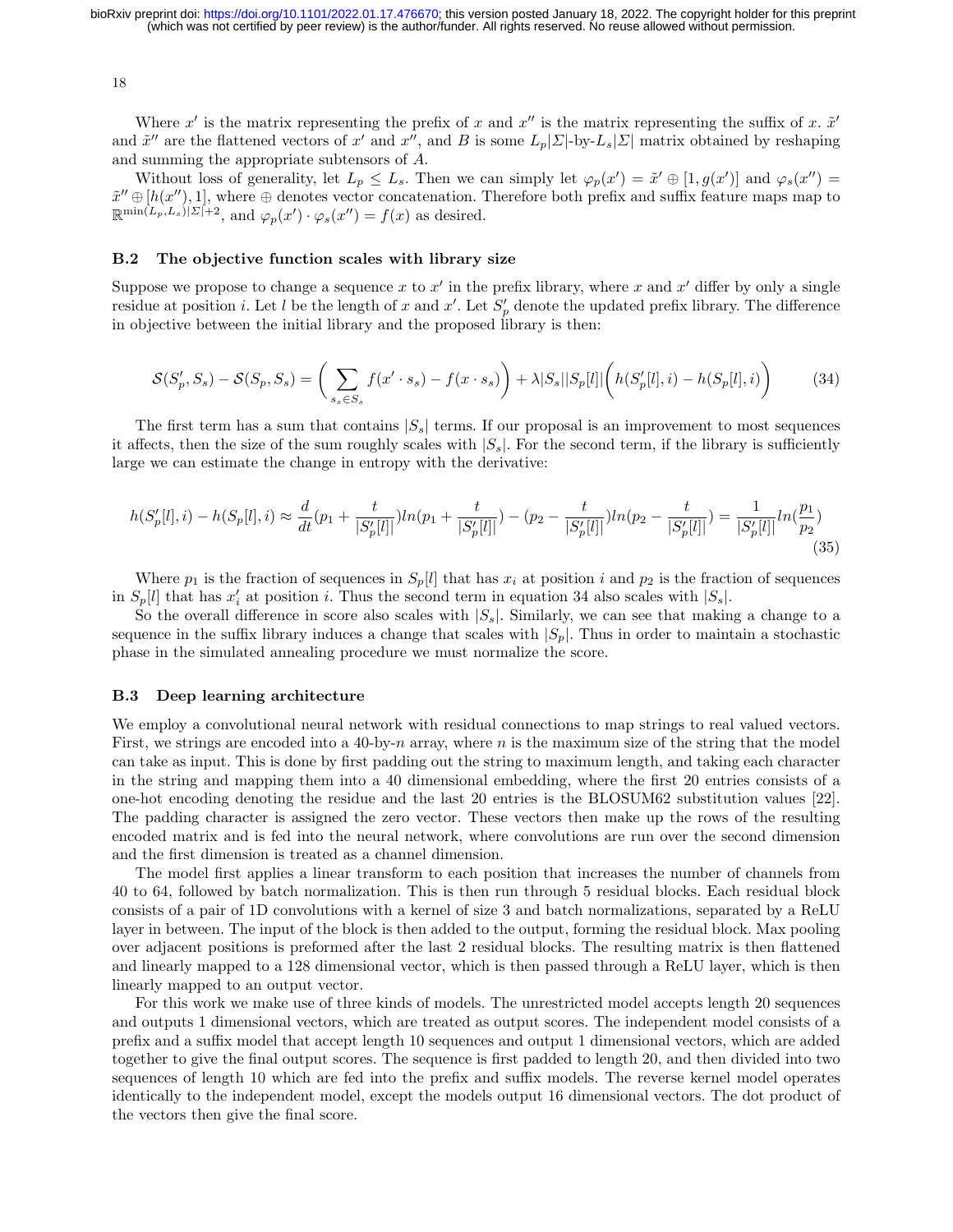#### B.4 Training deep learning models

Training datasets were split into 10 equal sets (one set has slightly more or less sequences when the number of sequences is not a multiple of 10). These were used to create 10 training and validation splits, where for each split one of the sets was used for validation and the rest were combined for training. For each split, two randomly intialized models were trained, resulting in an ensemble of 20 models. Final predictions are made by averaging over the outputs of the ensemble. Each model was trained for 100 epochs using ADAM with default PyTorch v1.7 parameters [24]. Model performances were evaluated using the validation set after each epoch, and the model with the highest performance was saved. Models only accept sequences of length 20, so shorter sequences were randomly padded such that each shift occurs with equal probability. This allows the model to learn shift invariance, which is necessary for sequence generation since different shifts may be represented once prefix and suffix libraries are concatenated. Models were created using PyTorch v1.7 and trained on either a single NVIDIA Titan RTX GPU (24GB RAM) or a single GeForce GTX 1080 Ti (11GB RAM).

Held out validation sets were used to evaluate performance in Figure 3. These sets were filtered to exclude any sequences that overlapped the training sets. Sequences were padded equally on both sides during this evaluation, with extra padding applied to the end if the sequence length is odd.

## C Additional details on benchmarking SAPS

### C.1 Additional details on the problem domain

To test SAPS, we generate energy landscapes over the domain of fixed length binary strings that are defined by non-lattice Ising models. The Hamiltonian takes the following form:

$$
H(s) = \sum_{i=1}^{n} \sum_{j=i}^{n} \sum_{c_i = \{0,1\}} \sum_{c_j = \{0,1\}} I_{i,j,c_i,c_j} \mathbb{1}_{s_i = c_i} \mathbb{1}_{s_j = c_j}
$$
(36)

Where *n* is the length of the strings, *s* denotes a string of length *n*, and  $\mathbb{1}_{x=y}$  is the indicator function that returns 1 when  $x = y$  and 0 otherwise. To generate a single Ising model,  $I_{i,j,c_1,c_j}$  are all independently and uniformly drawn from  $\{0, -1, 1\}$ . 100 such models were generated for domains over sequences of length 14, 16, 18, and 20 for a total of 400 models.

This model permits us to define a a pair of practical feature maps that allows us to use the reverse kernel trick as described in Appendix B.1.

Such a model can be seen as a toy model for protein design. For example, suppose we know the exact desired locations and orientations of the alpha carbons of the protein. That geometry then determines the interactions, which can then be captured with something akin to the model described above.

#### C.2 Alternative optimization approaches to SAPS

The first approach we benchmark against is the greedy approach, where we start with a randomly generated pair of libraries. We then sweep over each bit in each sequence in each library, flipping it if it produces an improvement. We keep sweeping until convergence. Note that this is equivalent to SAPS if the temperature parameter approaches zero.

For the next two approaches, we take each segment library and rank the sequences according to some heuristic. The two use are the expectation and max heuristic. For the expectation heuristic, we take a segment and assign it the mean of all sequences containing that segment. For the max heuristic, we assign to the segment the optimal score of a sequence containing that segment. We then take the top scoring segments from each segment libraries.

Note that in most cases even these heuristics must be approximated since finding the top scoring segments may be itself intractable. However our benchmarking landscapes and functions are small enough such that we can calculate these values exactly. Thus, our benchmarks represent an optimistic view for how well these approaches can perform.

In fact, if there are no interactions between the segments these heuristics will give the optimal solution. Having no interactions means the Hamiltonian of the Ising model would take on the following form: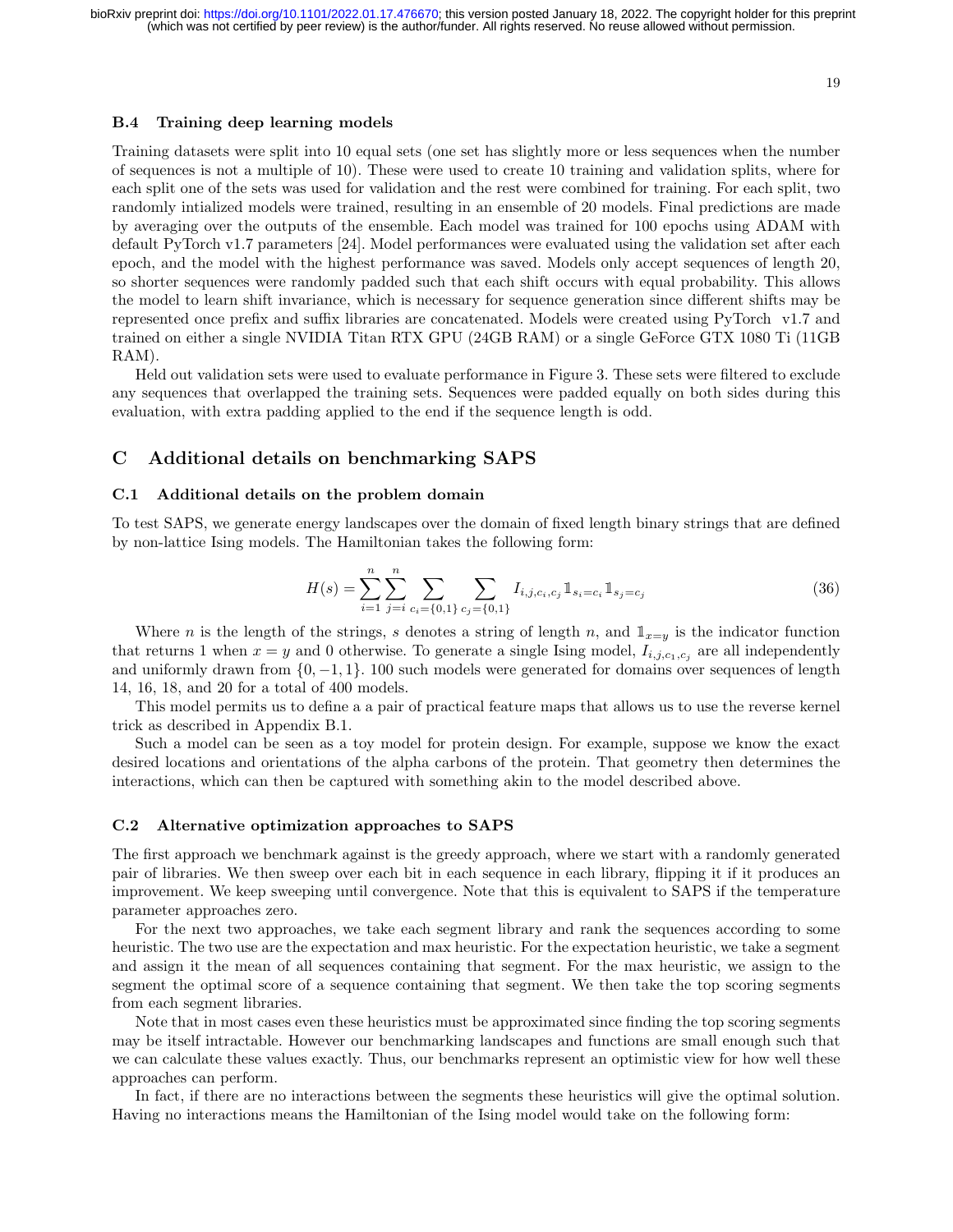20

$$
H(s) = \sum_{i=1}^{m} \sum_{j=i}^{m} \sum_{c_i = \{0,1\}} \sum_{c_j = \{0,1\}} I_{i,j,c_i,c_j} \mathbb{1}_{s_i = c_i} \mathbb{1}_{s_j = c_j} + \sum_{i=m+1}^{n} \sum_{j=i}^{n} \sum_{c_i = \{0,1\}} \sum_{c_j = \{0,1\}} I_{i,j,c_i,c_j} \mathbb{1}_{s_i = c_i} \mathbb{1}_{s_j = c_j} \tag{37}
$$

Where the lengths of the strings is n, the lengths of the prefixes is  $m$ , and the lengths of the suffixes is  $n - m$ . We present the proof:

Proof. Without loss of generality, suppose we are optimizing for libraries with high scores. Let X and Y denote the set of prefixes and suffixes respectively. For any string  $x \cdot y$  where  $x \in X$  and  $y \in Y$  is a suffix, we have  $H(x \cdot y) = H_p(x) + H_s(y)$  for some  $H_p(.)$  and  $H_s(.)$ .

Let  $E_p(.)$  denote the expectation heuristic on prefixes and let  $M_p(.)$  denote the max heuristic on prefixes. The  $E_s(.)$  and  $M_s(.)$  denote these heuristics on the suffixes. Let  $x \in X$ . We have  $E_p(x) = H_p(x) + \mathbb{E}[H_s(Z)]$ and  $M_p(x) = H_p(x) + \max_{z \in Y} (H_s(z))$ , where Z denotes a random suffix distributed uniformly. Note that the second term is independent of  $x$ , therefore both heuristics would rank prefixes identically, and propose the prefixes with the highest  $H_p(x)$ . The identical argument shows that the heuristics would propose the suffixes with the highest  $H_s(y)$ .

Therefore, it suffices to show that the expectation heuristic provides the optimal solution. Suppose that there exists some pair of libraries that has a higher score than what's given by the heuristic. Then there must be some segment  $x$  that is in the better library and not the heuristic library, and some segment  $y$  that is in the heuristic library but not in the better library such that  $E_p(x) \le E_p(y)$  (or  $E_p(x) \le E_s(y)$ ). Then swapping out x for y can not decrease the scores of any sequence, since  $H_p(x) \leq H_p(y)$  (or  $H_s(x) \leq H_s(y)$ ). If we keep swapping we will eventually obtain the library given by the heuristic. Since each swap cannot decrease the score, the heuristic library cannot score worse than the better library, which is a contradiction.

For the final two approaches, we take the greedy approach, but instead of initializing with a random library we initialize with the outputs of the expectation and max heuristics. We refer to this as "greedy refinement" in the main text.

## D Experimental details

#### D.1 Details of phage panning experiments and processing

The experimental single framework library (used in all panning experiments) was constructed as follows: a gene fragment encoding the germline framework combination IGHV3-23 and IGKV1-39 was synthesized in Fab format and cloned into a phagemid vector template. Only CDR-H3s were diversified via trinucleotide synthesis technology. Three of the four publicly available antibody-antibody targets were collected in-house and reported on in [11]. Ranibizumab is a Fab fragment that binds to vascular endothelial growth factor A, Etanercept is a fusion protein that fuses the TNF receptor 2 to the Fc and hinge region of a IgG1 heavy chain, and Trastuzumab.The fourth, Omalizumab, a IgG1k monoclonal antibody that specifically binds to free human immunoglobulin E, and BV was collected in the same fashion as follows: First, the targets were expressed in human IgG1 format. Three rounds of panning are completed in solid-phase mode on 96-well maxisorb plates that are coated with the target with decreasing concentrations over rounds. A negative control panning against no target for one round was conducted and is referred to as FW-kappa in the text. Panned phages are eluted and propogated for high throughput sequencing via MiSeq or HiSeq sequencers. For all experiments, after obtaining sequencing reads, the fixed flanking sequences on the boundary of the variable region were used as a template to BLAST short read alignment (allowing 3 mismatches on each side) and segment out CDR-H3 seqeunces. Datasets were constructed by retaining only sequences that had more than 5 read counts in at least one panning round or had non-zero reads in all rounds to reduce noise.

#### D.2 Generating the factorizable library

We used the phage panning data to train reverse kernel models, which we used to generate segment libraries that combine into libraries of size  $10^9$ . Each segment library contains 5000 sequences of each length between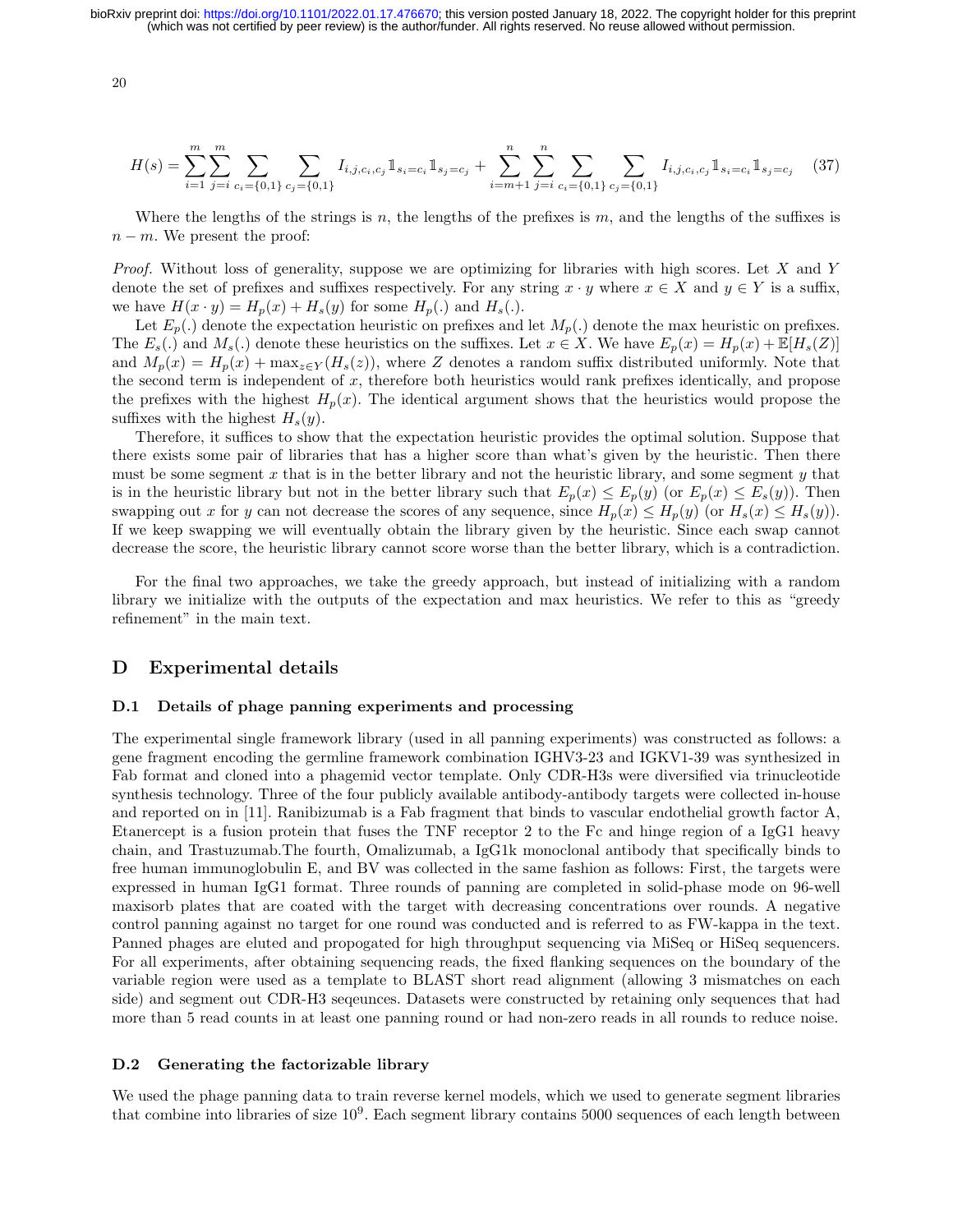21

4 to 10, for a total of 35000 sequences. The resulting factorizable library should have a length distribution similar to the convolution of a pair of uniform distributions, which is shaped like an isosceles triangle. Sequences in the prefix library were padded exclusively on the left while sequences in the suffix library were padded exclusively on the right before being fed to the reverse kernel models, so the model would not detect gaps in the sequences.

As discussed in Section 2.5, there may be duplicates, so the libraries may not contain exactly  $35000^2$ sequences. The number of unique sequences in each library is given in Table 1, along with the  $\lambda$  entropy hyperparameter that was used when generating them.

| Library                   | Number of unique sequences $\lambda$ Hyperparameter |     |
|---------------------------|-----------------------------------------------------|-----|
| Ranibizumab               | 1189623032                                          | 0.1 |
| Omalizumab                | 1208884387                                          | 0.1 |
| Trastuzumab               | 1220747116                                          | 0.3 |
| Etanercept                | 1224487103                                          | 0.3 |
| Anti-BV                   | 1212124707                                          | 0.1 |
| Ranibizumab & anti-BV     | 1193869774                                          | 0.1 |
| Ranibizumab $\&$ +anti-BV | 1214562933                                          | 0.1 |
| $+$ Ranibizumab & anti-BV | 1190050282                                          | 0.1 |

Table 1. Unique sequences in factorizable libraries and their entropy hyperparameter

## D.3  $\lambda$  Hyperparameter tuning

To select  $\lambda$  which is a weight on the entropy term in the objective function for model training, we first generate smaller  $10^5$  libraries composed of segment libraries that contain 700 segments each (100 segments for each length between 4 to 10 inclusive) at  $\lambda = [0, 0.001, 0.01, 0.03, 0.1, 0.3, 1]$ . We then evaluate the pairwise Levenshtein distance between members of this library and score the library with the corresponding unrestricted model. Based on this analysis across targets, we recommend setting this hyperparameter between 0.1 and 0.3 based on the intended library diversity or score distribution. We provide an example of this tuning conducted on Ranibizumab in Fig. 5).



Fig. 5. Ranibizumab  $\lambda$  hyperparameter tuning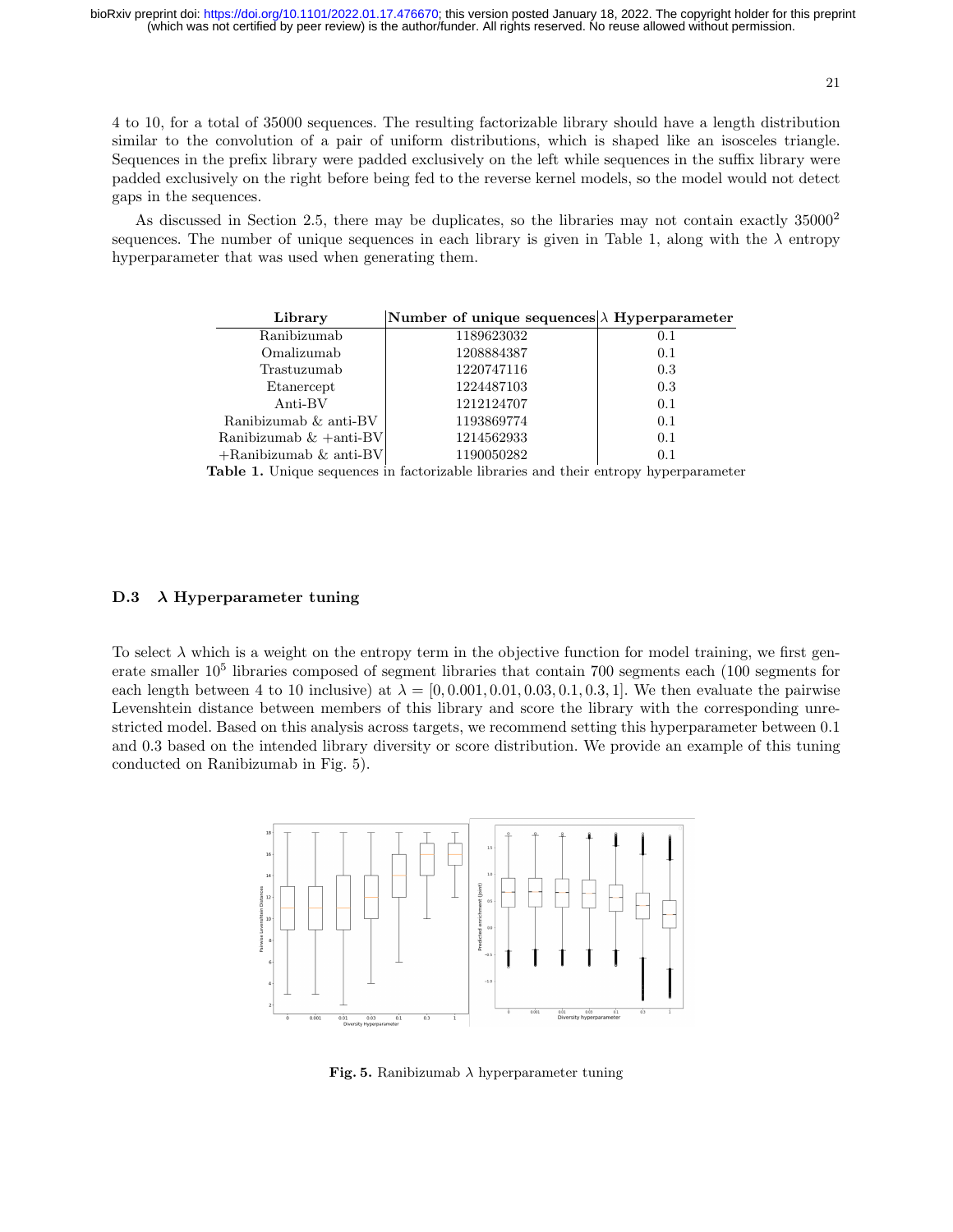22

## E Details on Analyses

## E.1 Details of library validation metrics

For all examples of library validation against FW-kappa, we evaluate diversity by measuring the pairwise Levenshtein distance between 10,000,000 uniformly sampled pairs of length 12 sequences. Briefly, the Levenshtein distance between two strings is the minimum number of single-character edits (substitutions, insertions, or deletions) required to change one string into the other. We compute Levenshtein distance using python-Levenshtein v0.12.2. For gigalibrary scoring, 1,000,000 sequences are uniformly sampled and scored with the corresponding unrestricted model to evaluate the sequence optimality of large generated libraries.

## E.2 Diversity of prefix and suffix libraries independently

For diversity analysis, we have primarily shown that the diversity of full length SAPS designed CDR-H3 sequences is higher than FW kappa. To further investigate the source of diversity, here we show that the individual Levenshtein distance distributions of the prefix and suffix libraries are similar across target objectives. Each distribution is calculated from 10000000 uniformly sampled segments over all segment lengths. This indicates that diversity of concatenated libraries is not a result of diversity isolated to the prefix or suffix of the CDR-H3.



Fig. 6. Prefix and suffix libraries have similar diversity.

For each target evaluated, we compute the pairwise Levenshtein distances of the corresponding prefix (top) and suffix library (bottom).

## E.3 Details on nonspecific motif enrichment analysis

For motif enrichment, we applied STREME motif enrichment analysis from the DREME suite to search for motifs enriched in FW-kappa over the BV library [21].For all STREME motif enrichment analysis, 490,000 sequences were sampled from both the primary and negative libraries and STREME was run with the following parameters: –protein –minw 3 –maxw 4 –nmotifs 100. After construction of the BV factorized library optimized for limited polyspecificity, we conducted motif enrichment analysis on each library to check whether known nonspecific motifs were decreased in the BV library when compared to the FW-kappa randomized library. As a preliminary analysis, we computed the number of known tryptophan, valine, arginine, and